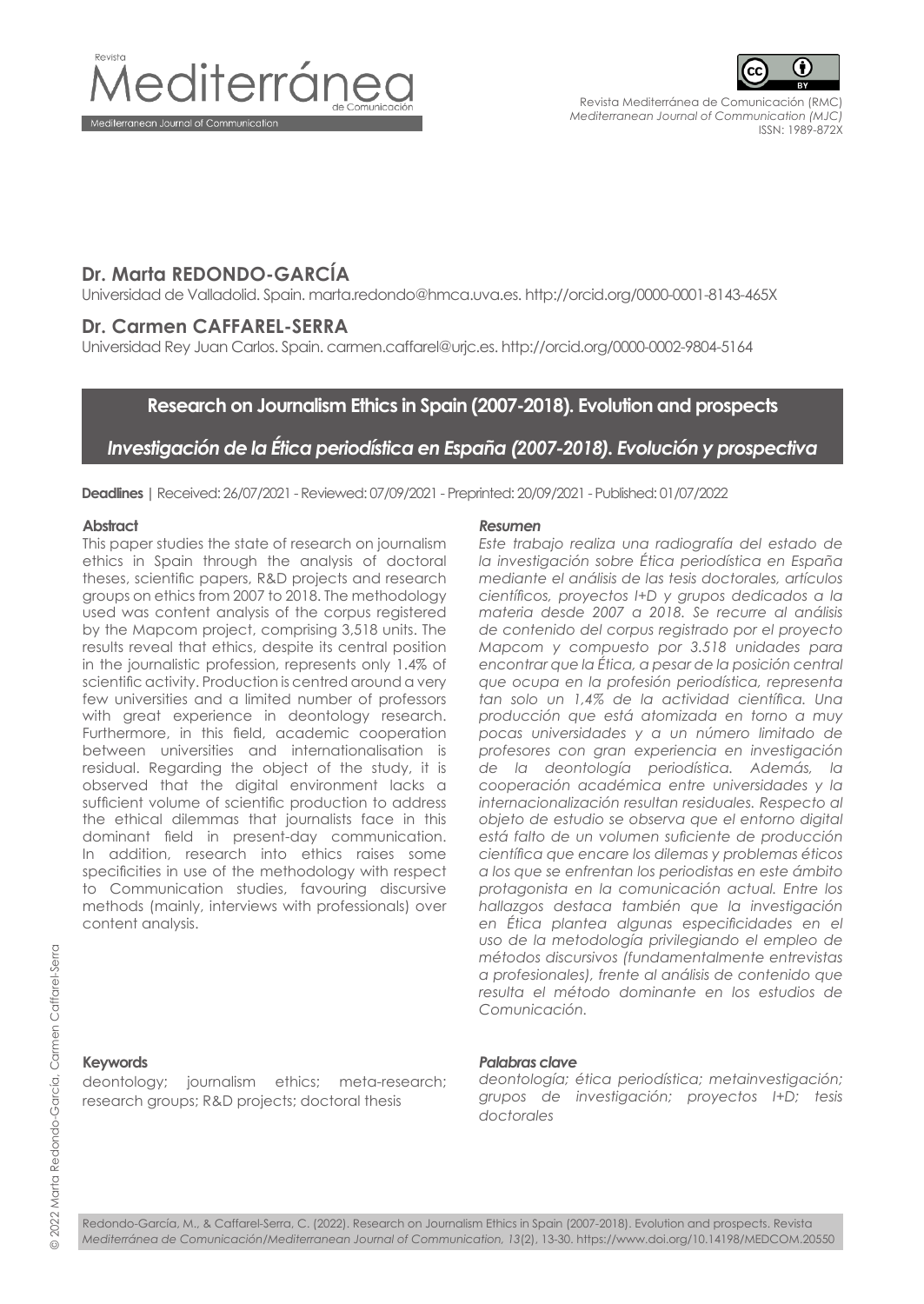## **1. Introduction: Meta-research into Communication in Spain**

The intense level of scientific output which has been witnessed in recent decades has led to a rise in the number of bibliometric studies which provide valuable quantitative information about the state of research into a subject.

The volume of data produced by meta-research reveals not only the scientific performance in any given discipline but also how the diachronic evolution has been built up, revealing thematic lines, main study subjects, most-used methodologies, and also identifies researchers, groups and universities of reference, in addition to the levels of collaboration and its inter-disciplinary nature (De Filippo and Fernández, 2002). However, the function of these pieces of work goes beyond a mere description of scientific output in a period which "transcends a simple diagnosis; they enable us to observe the discipline critically, comparing it with, and relating it to others and identifying the intrinsic features of its research" (Giménez-Toledo and Jiménez-Contreras, 2013). In that critical work, the radiography which bibliometrics provides, helps to assess what has been carried out and, at the same time, to detect what is missing and what fields could be developed. In addition, as Giménez-Toledo and Jiménez-Contreras (2013) point out, it is helpful for the scientific community which works in an area, to "become aware of itself" (p. 10).

Meta-research into Communication in Spain is more recent than in a fair number of other European countries (France, UK or Italy), Latin-America (Mexico, Brazil, Argentina, Columbia, Venezuela) or the USA (Gómez-Mompart, 2008) due to the fact that it is a young discipline in our country where academic research only became significant after the consolidation of Information Science faculties in the 80s and 90s (Jones, 1998). It began with Beneyto, the first "organizer and theorist of the studies of Communication in Spain" (Equiza, 2015) who, in 1969, published a report as an inventory of centers and specialists dedicated to the analysis of the media, noting, at that time, only eight institutions and 24 researchers (two of whom were women). It was not until ten years later that Moragas was to dedicate a chapter of his work, "*Teorías de la comunicación"* (1981) to the evolution of teaching and research in Communication over the four decades from 1940 to 1980.

The exploration into the state of research was boosted by the celebration of the 20<sup>th</sup> anniversary of the creation of the first information science faculties in Spain with the works of Caffarel, Domínguez and Romano (1989), Caffarel and Cáceres (1993), Urabayen (1994), Jones (1997 and 1998), Moragas (1988, 1990) or Aguilera (1998). Alongside these academics, the Center for Communication Research of Catalonia carried out noteworthy work through its documentation service (COMCAT) which was responsible for the Data Bank for Communication, fruit of which was such works as, *The Spanish directory of communication research* (1995), which compiled a total of 1,760 researchers and 250 institutions or the *Ibero-American Directory of research into communication* (1996), both of which were coordinated by Jones.

Meta-research has intensified with the consolidation of Communication as an academic subject thanks to the increase in the number of researchers as a consequence of the growth both in the number of universities offering those subjects (currently, 55), and the number of scientific journals specializing in that area of knowledge (Fernández-Quijada and Masip, 2013). They reflect favorably on the work of gathering and recapitulating the studies by Jones, Baró, Landa and Ontalba-Ruipérez (2000), Martínez Nicolás (2006), García Jiménez (2007), Lozano and Gaitán (2011), Piñuel, Lozano and García (2011), Arcila, Piñuel and Calderín (2013), Fernández-Quijada and Masip (2013), Martínez and Saperas (2011), Caffarel, Ortega and Gaitán (2017 and 2018), Caffarel (2018), Gómez-Escalonilla (2020 and 2021), Lozano-Ascencio, Gaitán, Caffarel and Piñuel (2020) or Lozano-Ascencio, Gaitán, Piñuel and Caffarel (2021).

#### **2. Meta-research into ethics in journalism - an under-developed field**

The work of Jones (1998) on research into Communication in Spain has already identified Ethics as one of the main areas of study. However, as Díaz-Campo and Segado-Boj (2017) have shown, it is one of the disciplines in which meta-research is scarce.

The most important efforts have focused on the gathering, categorizing and comparative analysis of documents of self-regulation and deontological texts: ethical codes, behavioral norms, style manuals, recommendations drawn up by different bodies. The pioneering work was that of Porfirio Barroso (1979) who, gathering the findings of his doctoral thesis, published an analysis of different international and Spanish deontological codes. In that area the work of Alsius (2011) is also work highlighting. It contains a comparative inventory of the predominant norms and ethical values in Spanish codes, creating a thematic thesaurus on ethics, or the set of codes and self-regulation documents by Aznar (1999a, 1999b), Pérez Fuentes (2004), Villanueva (2001), Barroso Asenjo (2011), Barroso and López Talavera (2011) and Suárez-Villegas (2015), among others.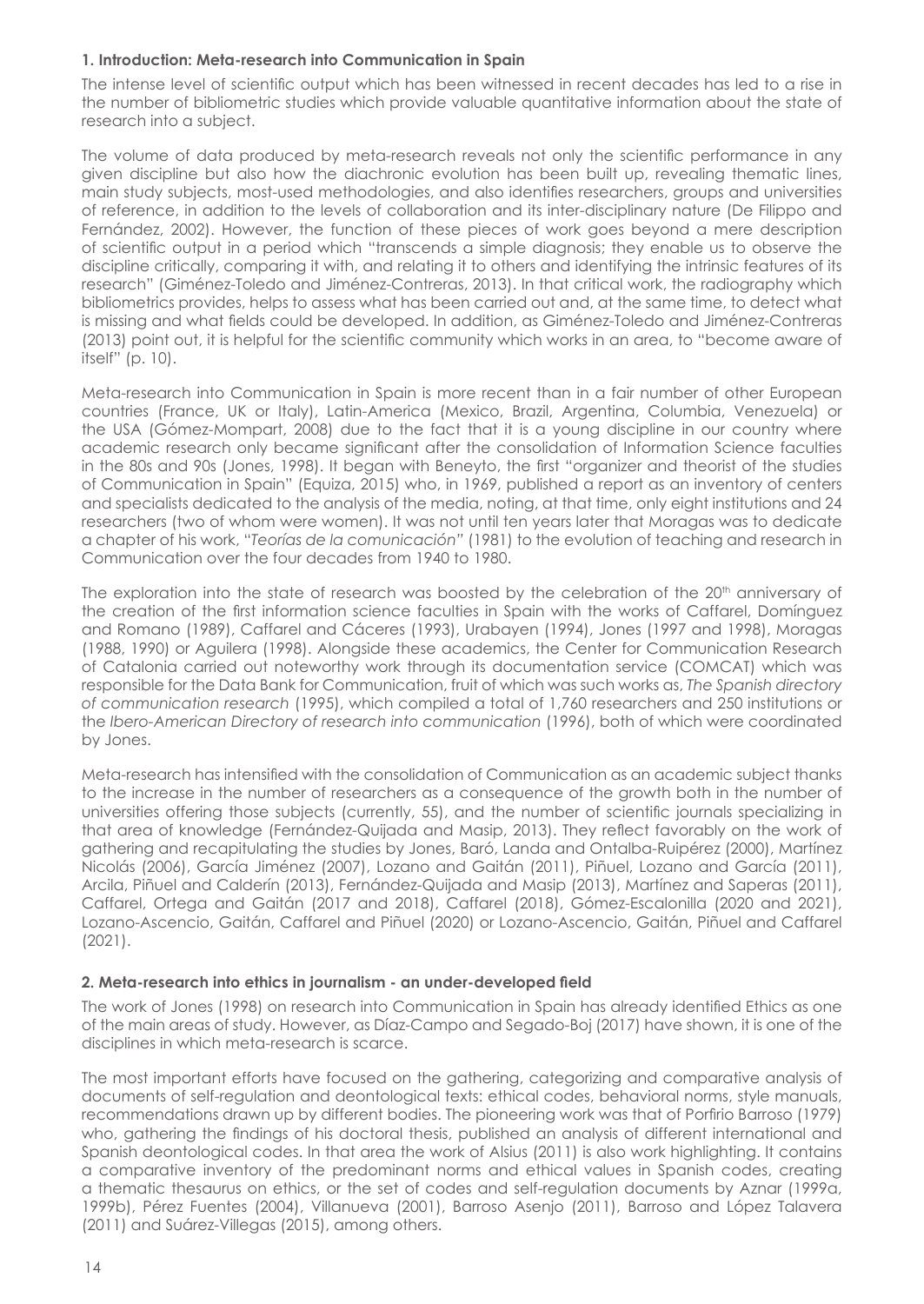However, the bibliometric works which reflect on the state of research into the Ethics and Deontology of Journalism in Spain are still few in number. In this field, it is worth pointing out the study by Maciá Barber (2013) which compiles doctoral theses, R+D+I projects and research groups focusing on the Ethics of Journalism to conclude that the number is veritably "insufficient" (2013: 157), even though one decade ago a considerable increase could be observed when compared to previous years.

Díaz-Campo (2015) analyzed the output of doctoral theses on Ethics as defended between 1979 and 2013, finding 75 theses read during that period, and a growing trend. Articles about Ethics in Communication in scientific journals have been the focus of the research of Díaz-Campo and Segado-Boj (2017) who examined the 321 articles published by journals from the field over 25 years (1980-2015). Articles have also been the subject of study of Alende, Carballa and Urchaga (2017) who carried out an analysis of Spanish research into Ethics and Communication through 50 scientific journals dedicated to the subject, published in Spain between 2000 and 2015, using the database of the CSIC. Both studies revealed an irregular evolution of scientific output about Ethics. However, the longest study in terms of duration by Díaz-Campo and Segado Boj leads the authors to suggest an increasing tendency which made it possible to observe "the beginning of a period of emerging maturity in this field of knowledge" (2017, p. 768).

We also found some bibliometric studies dedicated to specific aspects of research into the Ethics of journalism, such as that of Redondo, Sánchez-García and Etura (2017) which analyses the scientific articles about the teaching of Ethics and Deontology in Journalism with a view to establishing a doctrinal basis in the design of teaching syllabuses of the subject. The article concludes that the interest in the ethical training of the student of Journalism is limited among Spanish researchers "with a scarce number of authors and universities involved" (2017, p. 235).

Given the above-mentioned precedents, this piece of work appears with the aim of giving a radiography of the state of research into Ethics and Deontology in Journalism in Spain, by analyzing doctoral theses, scientific papers, R+D projects and research groups dedicated to the subject through the decade from 2007 to 2018 - a period of time which is considered appropriate for assessing the evolution of this discipline, determining the routes which it has followed and analyzing possible future paths.

The study brings together the data obtained from two complementary research projects: the excellent R+D project "The system of research in Spain into social practices in Communication: Map of projects, groups, study lines, study subjects and methods" (MapCom) (CSO2013-48933-C4) carried out in the period 2007-2013, and the R+D project "Research Map into Communication in Spanish Universities from 2007 to 2018" (MapCom2) (PGC2018-093358-B-100) which is being produced at the present time and is due to finish in September, 2022.

# **3. Methodology**

This research applied the methodology used in Mapcom which mapped and drew up databases of 4,290 pieces of work and scientific practice about Communication in Spain. For this piece of work, the following databases have been chosen:

- R+D projects funded by national and autonomous bodies and registered, from the information supplied by the Ministry of Science and Innovation in addition to the those supplied by universities themselves, numbering 315 R+D projects altogether.
- Doctoral Theses ("DT") in Communication appearing on the TESEO database of the Ministry of Education, with a total of 2,577 DT registered.
- Papers published in the best scientific journals specializing in Communication (based on the Google Scholar h index [1]. Only those articles obtained from R+D projects which were referenced in the text, the whole text of which was fully available, were admitted, totally 413 articles altogether.
- Official Communication Research groups in universities with undergraduate or postgraduate degree courses in Communication, with a result of 213 groups operating in 45 universities.

From the 3,518 pieces of work recorded of the four scientific practices included in the study, specific databases for Journalistic Ethics were created, using a search of the following keywords: ethics, deontology, self-regulation, responsibility and morality (in any of the categories) and their equivalent in the other official languages and English. Those works which were omitted were ones focusing on advertising, marketing and the corporate social responsibility of those companies which are not media companies, since they are not of interest for this piece of research. Consequently, a corpus was created, comprising 55 units for analysis: 17 doctoral theses, 16 scientific articles and 5 winning research projects from calls.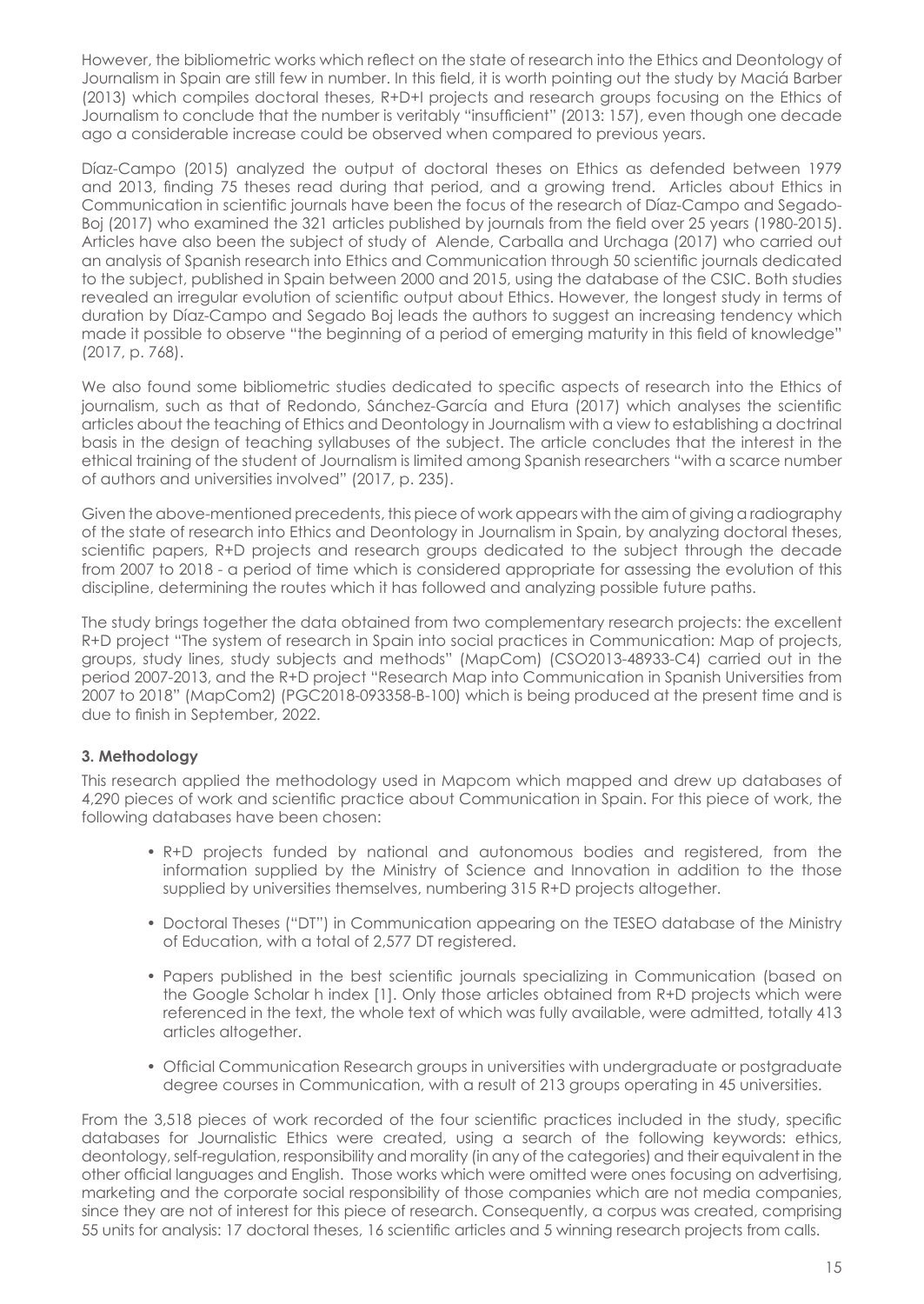Once the corpus was established, the following guidelines for analysis were drawn up for each of the categories:

- The number of studies and what percentage centred on Ethics in Journalism over the period covering 2007-2018.
- Which researchers and universities proved to be most prolific in the study of this area. From that variable we obtained the gender of the researchers and also whether the universities in question were public or private.
- The extent to which research into Ethics is multi-disciplinary, of a joint nature between universities and how international it is.
- The specific topics tackled in greater depth in the study of Ethics in journalism. In order to classify the works by topic, the following five general categories were established:
	- Self-regulation and the norms of the media
	- Analysis of the ethical principles of journalism
	- Responsibility and professionalism of the journalist
	- Teaching of the ethics of journalism
	- Others
- The media which have been the object of attention of researchers.
- The methodologies applied to research into ethics in journalism.

## **4. Results. Doctoral theses on the Ethics of Journalism**

Doctoral theses are original, specialized and well-documented pieces of work on a specific subject which makes it possible to assess the research maturity of the author. The writing up and defence of the PhD trains the candidate for autonomous work in the area of R+D+i (BOE-A-2011-2541) and is the prerequisite to begin an academic career. As a subject for study, the PhD is a very useful field for analyzing the research in any given area given that "it is one of the best mirrors in which to reflect the lines, trends and future possibilities for research at universities" (Repiso, Torres and Delgado, 2011, p. 152).

For the period studied (2007-2018) Mapcom found, using the Teseo database, 2,577 doctoral theses about Communication, defended at 48 universities of the 55 which have undergraduate or postgraduate degrees in Communication in Spain (Lozano-Ascencio *et al*. 2020). Of those, only 17 PhDs dealt with Ethics in Journalism, making up a meagre 0.69%. That figures confirms the conclusions of the study by Maciá Barber (2013) which describes the output of PhDs on the Ethics of Journalism as "poor" (2013: 856).

The distribution by year of publication does not reveal noteworthy trends. The year 2011 saw three theses defended whereas in both 2010 and 2018 there were none (Table 1). There is no boom effect noted in 2016 as a consequence of the change in the ruling of 2011 which set a deadline of five years for the presentation of the doctoral thesis by PhD candidates who had begun their studies when different legislation was in place, leading to almost a quarter (23.6%) of all theses on Communication from the period 2007-2018 being defended in 2016 (Lozano-Ascencio *et al*. 2020).

| <b>AUTHOR</b>                          | <b>UNIVERSITY</b> | <b>TITLE</b>                                                                        | <b>YEAR</b> |
|----------------------------------------|-------------------|-------------------------------------------------------------------------------------|-------------|
| Iroz Rymer,<br>Milagros                | UNAV              | Uruguayan journalists. Roles and attitudes of communication<br>professionals        | 2008        |
| Figueroa<br>Ramírez, María<br>Verónica | <b>UCM</b>        | The repercussion of the work of José María Desantes in Chile                        | 2008        |
| Vásquez Ríos,<br>Aldo Alejandro        | <b>UCM</b>        | The ethics of journalism and the mechanisms of self-control<br>of the press in Peru | 2009        |

**Table 1. Doctoral theses on Ethics in Journalism defended in Spain (2007-2018)**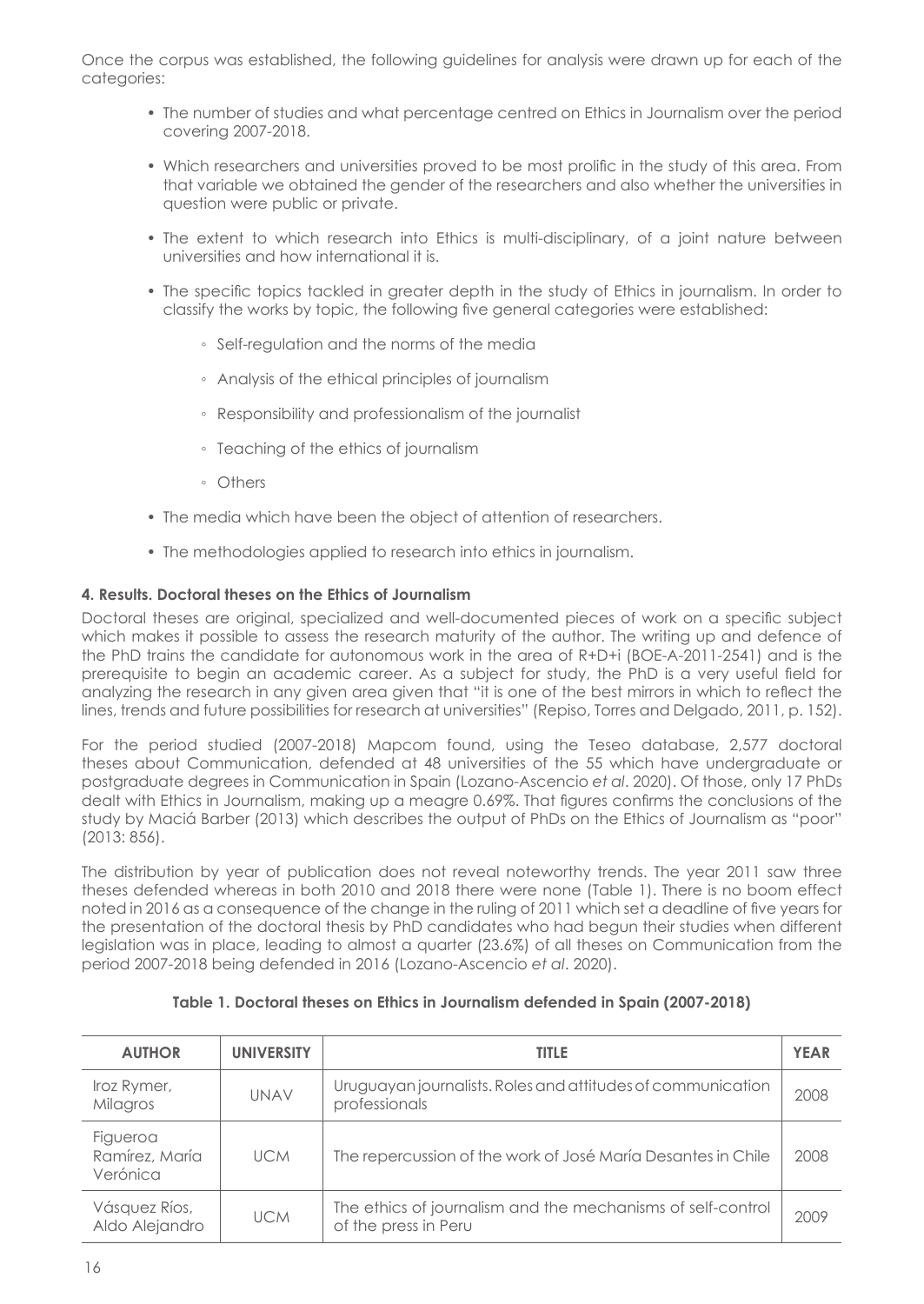| González<br>Portela, María<br>Luján      | <b>UCM</b>       | Freedom and responsibility of the press and the self-control<br>and teaching of ethics in five countries of the Andes                                                                                                                                   |      |
|------------------------------------------|------------------|---------------------------------------------------------------------------------------------------------------------------------------------------------------------------------------------------------------------------------------------------------|------|
| Tello Díaz, Lucía                        | <b>UCM</b>       | The image and ethics of the journalist in Spanish cinema<br>$(1896 - 2010)$                                                                                                                                                                             | 2011 |
| Jivkova<br>Semova.<br>Dimitrina          | <b>UCM</b>       | Times of change in TVE (2003-2009): from the Irag War and<br>the Anti-Manipulation Committee to the new legal and<br>deontological framework                                                                                                            | 2011 |
| Redondo<br>García, Marta                 | <b>UVA</b>       | Sensationalism and its penetration of the Spanish media<br>system                                                                                                                                                                                       | 2011 |
| Grynko,<br>Anastasija                    | <b>UAB</b>       | Media transparency through journalists interpretations:<br>research in Ukraine                                                                                                                                                                          | 2012 |
| Andrade Ruiz,<br>Fernando                | <b>UCM</b>       | Communication as a human right and its spread, as a<br>citizens' right, to political communication in democracy                                                                                                                                         | 2013 |
| Irisarri Núñez.<br>José Antonio          | CEU San<br>Pablo | The corporate responsibility of private television channels<br>- the protocol of categories of indicators for measuring<br>content of risk                                                                                                              | 2013 |
| Bondía Raga,<br>Ami                      | <b>URJC</b>      | The journalist's social responsibility from the perspective of<br>emotional intelligence. Case study: the evolution of the<br>ethical aspect of communicators throughout their training<br>and professional career                                      | 2014 |
| Galván Arias,<br>María Ángeles           | CEU San<br>Pablo | The image of minors in press photography: informative<br>treatment and journalistic deontology                                                                                                                                                          | 2015 |
| Fernández<br>Lombao, Tania               | USC.             | Social responsibility in the public radio and television<br>companies of the European Union                                                                                                                                                             | 2015 |
| Jiménez<br>Gómez, Eva                    | URL              | How universities teach Ethics and Deontology in journalism<br>and the moral challenges faced by informers. The coming<br>together and falling out of the academic and professional<br>worlds in the transition to the European Higher Education<br>Area | 2016 |
| Pampín Quian,<br>Luis Alberto            | UC3M             | The media impact of the political activism of the hacker in<br>the network society. Case study: wikileaks                                                                                                                                               | 2016 |
| Montero<br>Ramos,<br>Francisco<br>Javier | UC               | The deontology of sports journalism.<br>Fundamental principles and treatment in the press                                                                                                                                                               | 2017 |
| Martorell, María<br>Josefa               | UJI              | Communication in crisis or emergency situations and its<br>impact on the Internet in the context of moral dilemma.                                                                                                                                      | 2017 |

Source: Author's material. MAPCOM Data

Regarding the universities, there are 10 centers which register the defence of theses on the ethics of journalism, most of which (76%) were defended in public institutions. The most prolific is the Universidad Complutense de Madrid, with 7 PhDs (41,1%), followed, a considerable way off, by the Universidad CEU San Pablo, with two. The other universities: Autónoma de Barcelona, Carlos III, Jaume I, Navarra, Ramón Llull, Rey Juan Carlos, Santiago de Compostela and Valladolid, record only one thesis each. As such, the involvement of the Universidad Complutense in the study of ethics in journalism is much higher than the general level found by Mapcom, which concluded that one out of every five theses in Communication defended in Spain in the last 11 years had been from that university (Lozano Ascensio *et al*., 2021). In terms of the regional spread, the Community of Madrid accounts for 64.7% (12 PhDs) of the output of theses on ethics in the period analyzed, followed by Catalonia, with 11.7% (2 PhDs).

Focusing on the gender of the doctors who have defended their PhD on ethics in journalism, we can state that the majority are female: 12 (70.5%) as opposed to 5 (29.4%) males. This proportion is reversed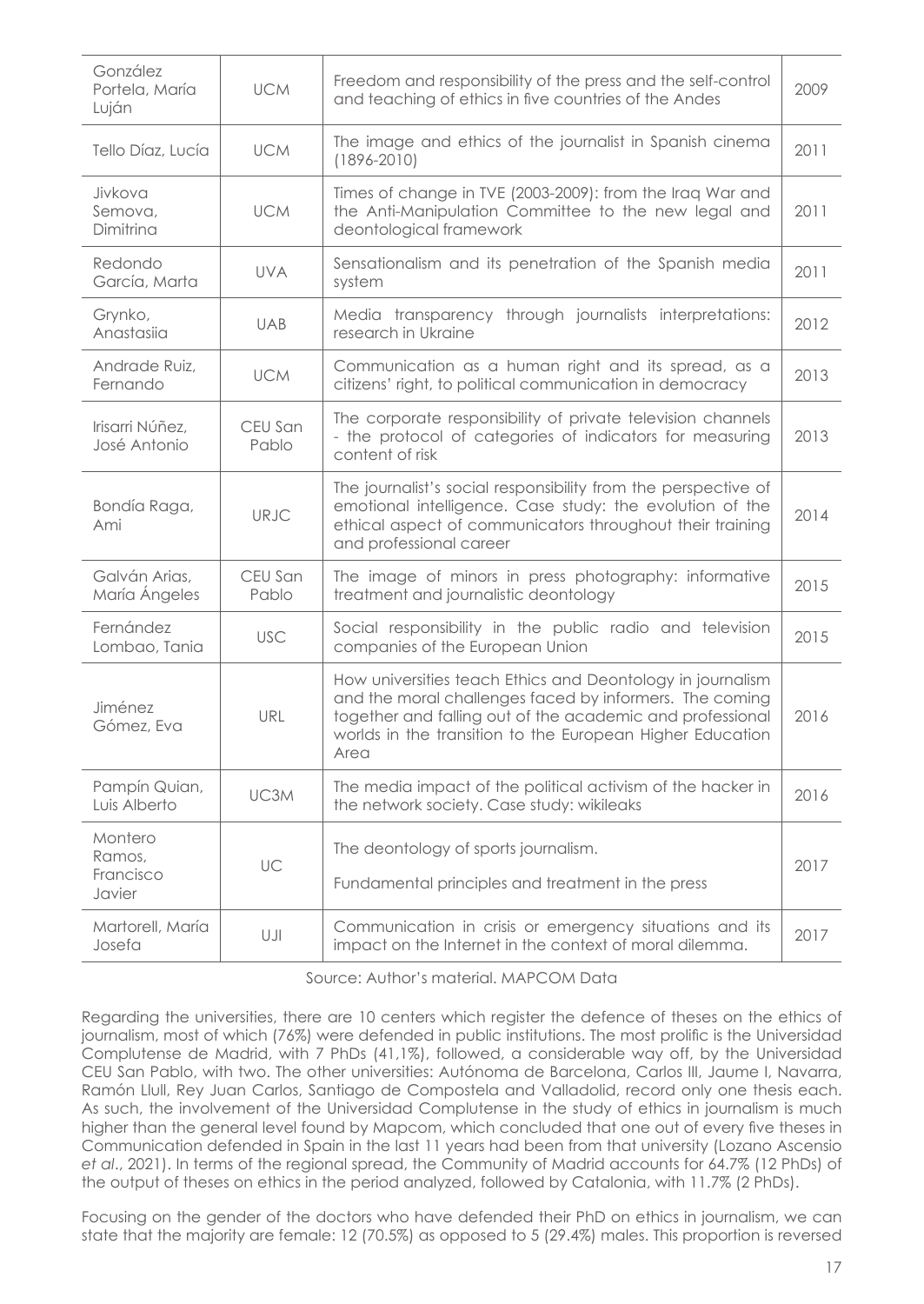if we consider PhD supervisors: 14 are men (82.3%) whereas, only 3 are women (17.6%). These figures reveal the "glass ceiling" which limits women's promotion at work and indicates the existence of gender inequality at Spanish universities which has already been manifest by the Economic and Social Council: "The slow rate of increasing the number of women in highest professional categories in teaching and research does not reflect the speed and numbers of female undergraduates and doctors, thus damaging their position in decision-making in those fields and the very competitiveness of Spain in the area of international research, given that it amounts to a squandering of valuable human resources" (CES, 2011).

Of the professors supervising theses on ethics, three names are worth highlighting: Alberto Pena, Head Professor at the Universidad de Vigo (3 PhDs), (curiously, none of the theses defended was at that university), Porfirio Barroso, Professor at the Universidad Complutense de Madrid and author of the first doctoral thesis on ethics in the media in Spain in 1979 (Díaz-Campo, 2015) (2 PhDs) and, Carlos Elías Pérez, Professor at the Universidad Carlos III (2 PhDs).

When it comes to analyzing the level of collaboration between universities and the degree of internationalization, we can observe a low result in both regards. In the decade studied, five jointlysupervised theses were found, making up 27.7%, however, in three of those, the two supervisors belonged to the same academic institution. Supervision was shared by two Spanish institutions (URJC and UCM) in only one thesis, and in another case, there was international joint-supervision in which the UAB and the Ukrainian Kyiv-Mohyla were involved.

As regards the media being studied, it can be observed - in agreement with the findings of Díaz-Campo - that most pieces of research (70.5%, 12 theses) tackled the question of ethics as it affects the media as a whole, without choosing any one in particular. Three theses (17.6%) focused on television, one (5.8%) on the press and another on internet. In this section, it is surprising to witness the scarce research of new doctors into digital journalism, despite the existing need for a distinctive study of the deontological issues which it throws up: the use of social networks, fake news, clickbait, moderating communities, the right to be forgotten, among others.

An analysis of doctoral theses by topic shows a tendency towards the study of self-regulation and rules with 9 theses (52.9%) considering such issues as: the legal framework governing TVE, deontology in sports journalism, the mechanisms of self-control in the press in Peru, corporate responsibility of European television companies or the influence of the thought of Professor José María Desantes in the wording of the Law of Information and the Press in Chile. Four theses (23.5%) centered their analysis on one of the ethical principles of journalism such as: media transparency, the ethics of the use of images of minors or the violation of different deontological principles by the sensationalist press. The responsibility and professionalism of journalists accounted for 2 doctoral theses (11.7%), focusing on issues such as the roles and attitudes of journalists in Uruguay or the analysis of the evolution of the ethical levels of journalists over the course of their career. Only one paper dealt specifically with the teaching of ethics and another shared the analysis of teaching and self-regulation, carrying out a comparative study of codes in five countries of the Andes and establishing a link with the evolution of the subject of Ethics in the university education of journalists. In the category, "Others", we find one PhD which studies the image of the ethics of the journalist through their portrayal in Spanish cinema. (For more detail, see Table 1, with the chronological list of authors and doctoral theses on journalistic ethics in the period studied).

Regarding methodology, although most theses (76.4%) used methodological triangulation, the most popular method is content analysis, being the main one in more than half of the pieces of research (10 PhDs, 58.8%), followed by surveys and observation, each with 3 theses (17.6%) and interviews, with 1 thesis (5.8%). It should be pointed out that the experimental method was not used in any of the thesis analyzed.

# **5. Scientific papers**

Scientific papers are, currently, "the best instrument for the transfer of knowledge" (Lozano-Ascencio *et al*., 2020, p.3). By means of their publication in academic journals, research results are spread and, consequently, "receive publicity and social existence, making possible the preservation and archiving of knowledge" (Ardanuy, 2012, p. 6). The model imposed by the agencies for the assessment of teaching staff activity favors the publication of articles over monographs (the so-called "ANECA effect") thereby steering the activity of researchers who set their aim on influential journals, turning papers into the maximum exponent of scientific literature. Consequently, they are one of the most relevant indicators for the study of the research into any area of knowledge.

Of the 413 articles registered in the Mapcom database, only 16 (3.8%) refer to journalistic ethics (Table 2) [2], centered on 5 journals: *El Profesional de la Información* (EPI) (7), *Estudios sobre el Mensaje Periodístico* (EMP) (5), *Revista Latina de Comunicación Social* (RLCS) (2), *TELOS* (1) and *Communication*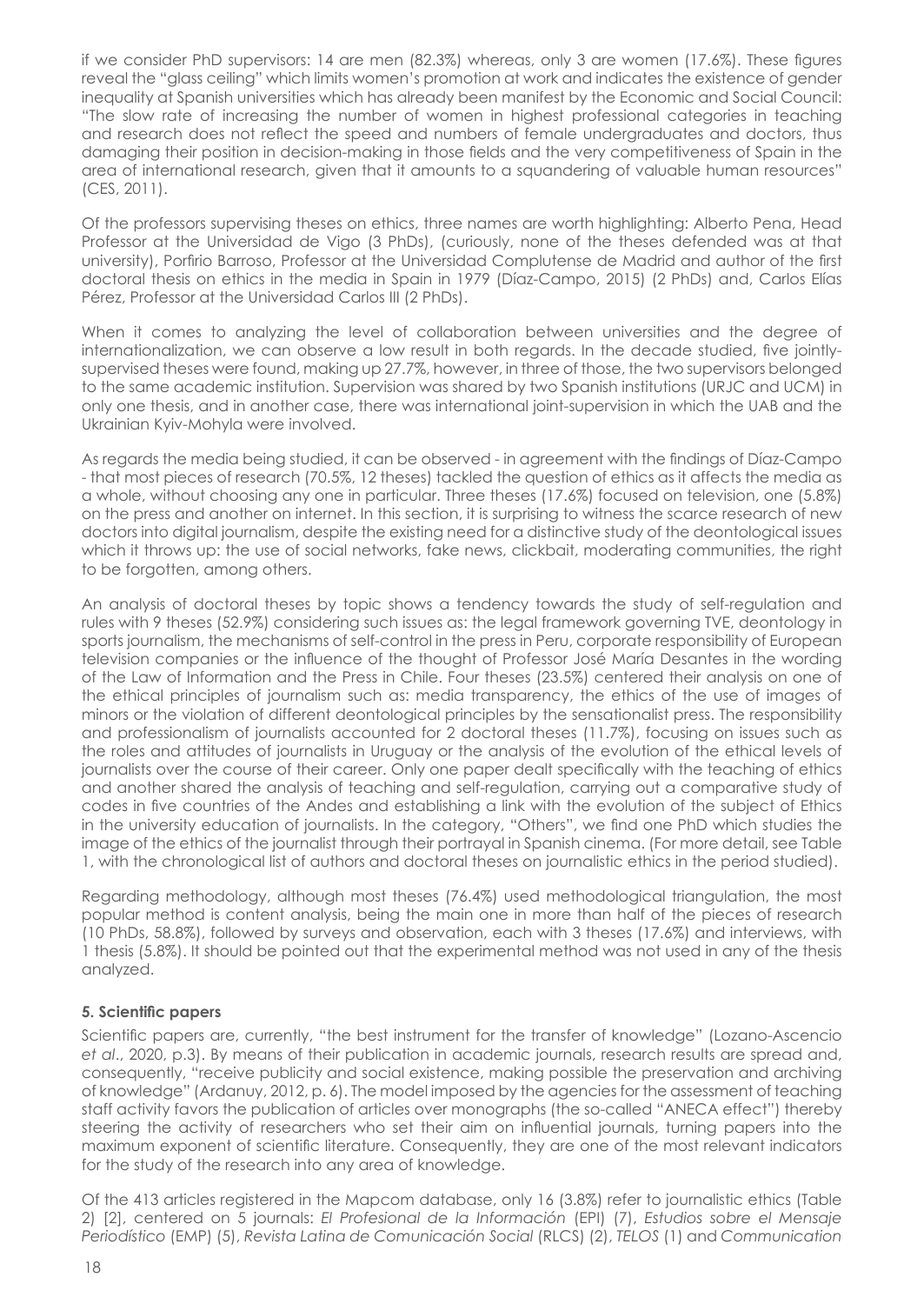*& Society* (C&S) (1). By year, 2017 is the year with more articles published (6), a number which can be explained by the fact that that year the journal *El Profesional de la Información* (EPI) dedicated its issue number 26 to *Ethics, research and communication*. Leaving out that exception, the general trend is one article (years: 2009, 2011, 2012 and 2018) or none (2008, 2010, 2013 and 2014). Exceptionally, 2015 and 2016 register three articles each. These data do not allow us to perceive any progression in the interest of academics for ethics as a subject for study - the results are highly irregular.

| <b>AUTHORS</b>                                                                                                                    | <b>YEAR</b> | <b>UNIVERSITY</b> | <b>TITLE</b>                                                                                                                                                       | <b>JOURNAL</b>             | <b>ASSOCIATED</b><br><b>R+D PROJECT</b> |
|-----------------------------------------------------------------------------------------------------------------------------------|-------------|-------------------|--------------------------------------------------------------------------------------------------------------------------------------------------------------------|----------------------------|-----------------------------------------|
| Suárez<br>Villegas, Juan<br>Carlos                                                                                                | 2009        | <b>US</b>         | The journalist's identity<br>crisis and professional<br>ethics                                                                                                     | <b>EMP</b>                 | SEJ2006-<br>05631-C                     |
| Suárez<br>Villegas, Juan<br>Carlos                                                                                                | 2015        | US                | Ethical and<br>deontological aspects<br>of online journalism. How<br>professionals perceive it                                                                     | <b>RLCS</b>                | CSO2011-<br>26620                       |
| Suárez<br>Villegas, Juan<br>Carlos                                                                                                | 2015        | US                | Self-regulation of offline<br>and online journalism in<br>Spain in the experience<br>of the Arbitration.<br><b>Complaints and Ethics</b><br>Commission             | Comunicación<br>& Sociedad | CSO2011-<br>26620                       |
| Suárez<br>Villegas, Juan<br>Carlos                                                                                                | 2016        | <b>US</b>         | A comparative analysis<br>between Spain, Belgium<br>and Italy. Ethics and new<br>technologies in journalism                                                        | <b>TELOS</b>               | $CSO-2011-$<br>26620                    |
| Suárez<br>Villegas, Juan<br>Carlos                                                                                                | 2016        | US                | Deontological challenges<br>of digital journalism in<br>Belgium                                                                                                    | <b>FMP</b>                 | CSO2011-<br>26620                       |
| Suárez<br>Villegas, Juan<br>Carlos y Cruz<br>Álvarez, Jesús                                                                       | 2016        | US                | The deontological<br>dilemmas in the use of<br>social networks as a<br>source of information.<br>Analysis of the opinion<br>of journalists from three<br>countries | <b>RLCS</b>                | CSO2011-<br>26620                       |
| Cruz-Álvarez,<br>Jesús y<br>Suárez-<br>Villegas,<br>Juan-Carlos                                                                   | 2017        | US                | Deontological guidelines<br>for digital journalism                                                                                                                 | <b>EPI</b>                 | CSO <sub>2011</sub> -<br>26620          |
| Zalbidea<br>Bengoa,<br>Begoña,<br>Pérez Fuentes,<br>Juan Carlos;<br>Urrutia<br>Izaguirre,<br>Santiago;<br>López Pérez,<br>Susana4 | 2011        | UPV               | Spanish journalists in<br>the face of how the<br>news treats minority and<br>disadvantaged groups                                                                  | <b>EMP</b>                 | SEJ 2006-<br>05631-C05                  |

# **Table 2. Papers on ethics in journalism from called projects (2007-2018)**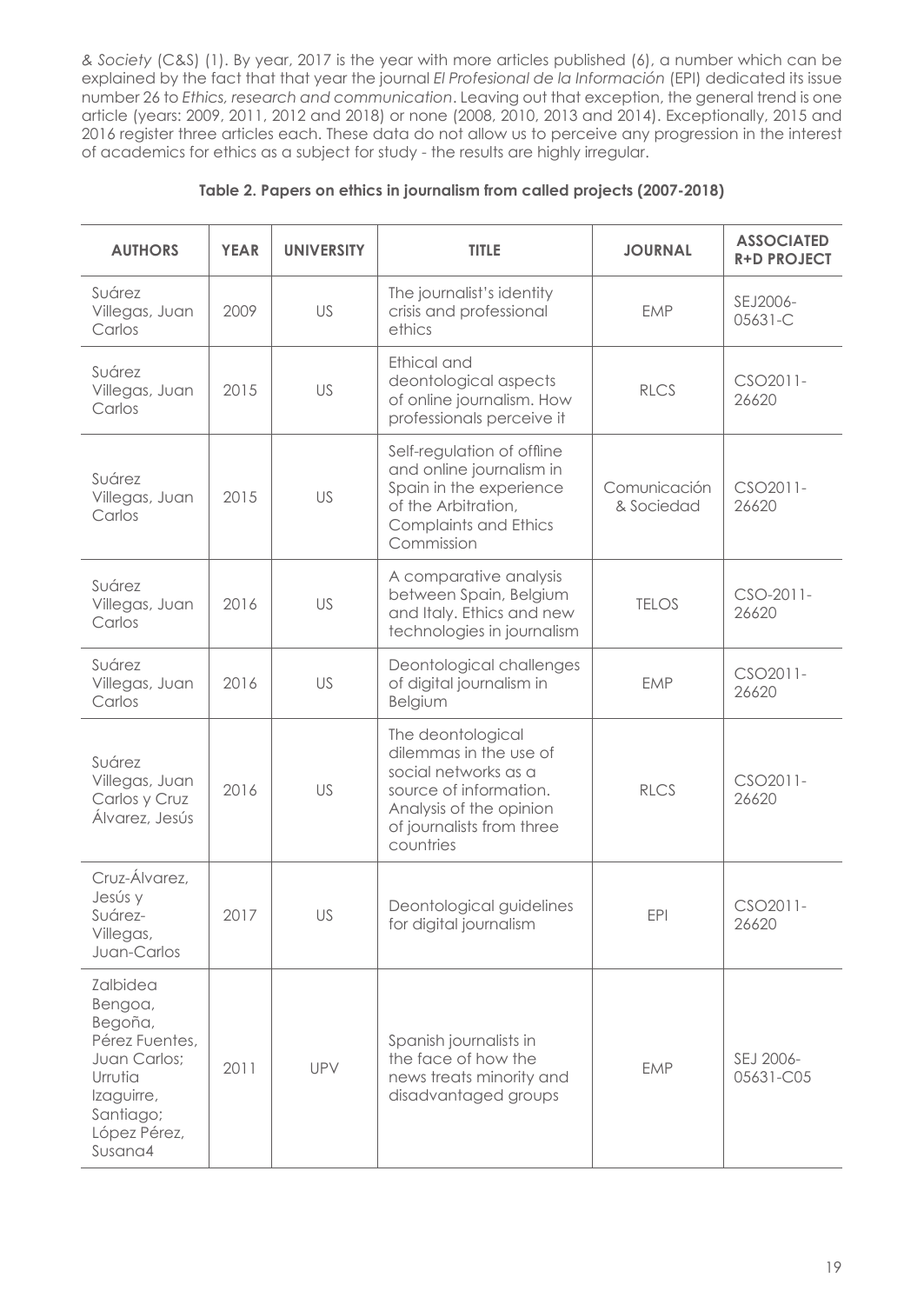| Figueras-<br>Maz, Mónica;<br>Mauri-Ríos.<br>Marcel: Alsius,<br>Salvador<br>y Salgado<br>de Dios,<br>Francesc 4          | 2012 | <b>UPF</b>                                  | Precariousness makes<br>you docile. The problems<br>which affect the<br>journalistic profession                                                                                         | <b>EPI</b> | SEJ 2006-<br>05631-C05-<br>01     |
|-------------------------------------------------------------------------------------------------------------------------|------|---------------------------------------------|-----------------------------------------------------------------------------------------------------------------------------------------------------------------------------------------|------------|-----------------------------------|
| García-de-<br>Torres, Elvira<br>y Farmer,<br>Yanick                                                                     | 2017 | <b>CEU</b><br>Cardenal<br>Herrera;<br>UQAM* | Ethics in the media:<br>challenges and<br>opportunities for research                                                                                                                    | <b>EPI</b> | CSO2016-<br>80703-R               |
| Carratalá,<br>Adolfo<br>y Palau-<br>Sampio,<br>Dolors                                                                   | 2017 | UV                                          | Sensationalism or public<br>service in the information<br>regarding missing minors                                                                                                      | <b>EPI</b> | CSO2015-<br>66667-R,              |
| Oleaque-<br>Moreno, Joan<br>М.                                                                                          | 2017 | VIU                                         | Migrant minorities in<br>Europe: the expulsion<br>of gypsies in Italy and<br>France (2008 and 2010) in<br>the Spanish press                                                             | <b>EPI</b> | FFI2015-<br>67668-R               |
| García-<br>Marzá,<br>Domingo                                                                                            | 2017 | UJI                                         | From codes to ethical<br>auditing; an ethical<br>infrastructure for the<br>communication of social<br>responsibility                                                                    | <b>EPI</b> | FFI2016-<br>76753-C2-2-P          |
| Rodríguez-<br>Martínez,<br>Ruth; López-<br>Meri, Amparo;<br>Merino-<br>Arribas,<br>Adoración<br>y Mauri-Ríos,<br>Marcel | 2017 | UPF, UJI,<br><b>UNIR</b>                    | Instruments for<br>accountability in Spain.<br>A comparative analysis<br>in Catalonia, Galicia,<br>Madrid and Valencia                                                                  | <b>EPI</b> | CSO2015-<br>66404-P               |
| Armentia,<br>José Ignacio;<br>Marín Murillo,<br>Flora y<br>Caminos<br>Marcet, José<br>María 3                           | 2015 | UPV                                         | Murders in the Basque<br>press (20022012):<br>treatment in the news<br>and deontological codes                                                                                          | EMP        | CSO2010-<br>1985                  |
| Herrera<br>Damas,<br>Susana;<br>Maciá-Barber,<br>Carlos y<br>Luengo Cruz,<br>María                                      | 2018 | UC3M                                        | When one is not<br>enough. The professional<br>perception of the<br>efficiency of traditional<br>mechanisms of self-<br>regulation in journalism<br>in the new context of<br>journalism | <b>EMP</b> | CSO2010-<br>15575/<br><b>COMU</b> |

Source: Author's own material. MAPCOM data

(\*) Université du Québec à Montréal. Canadá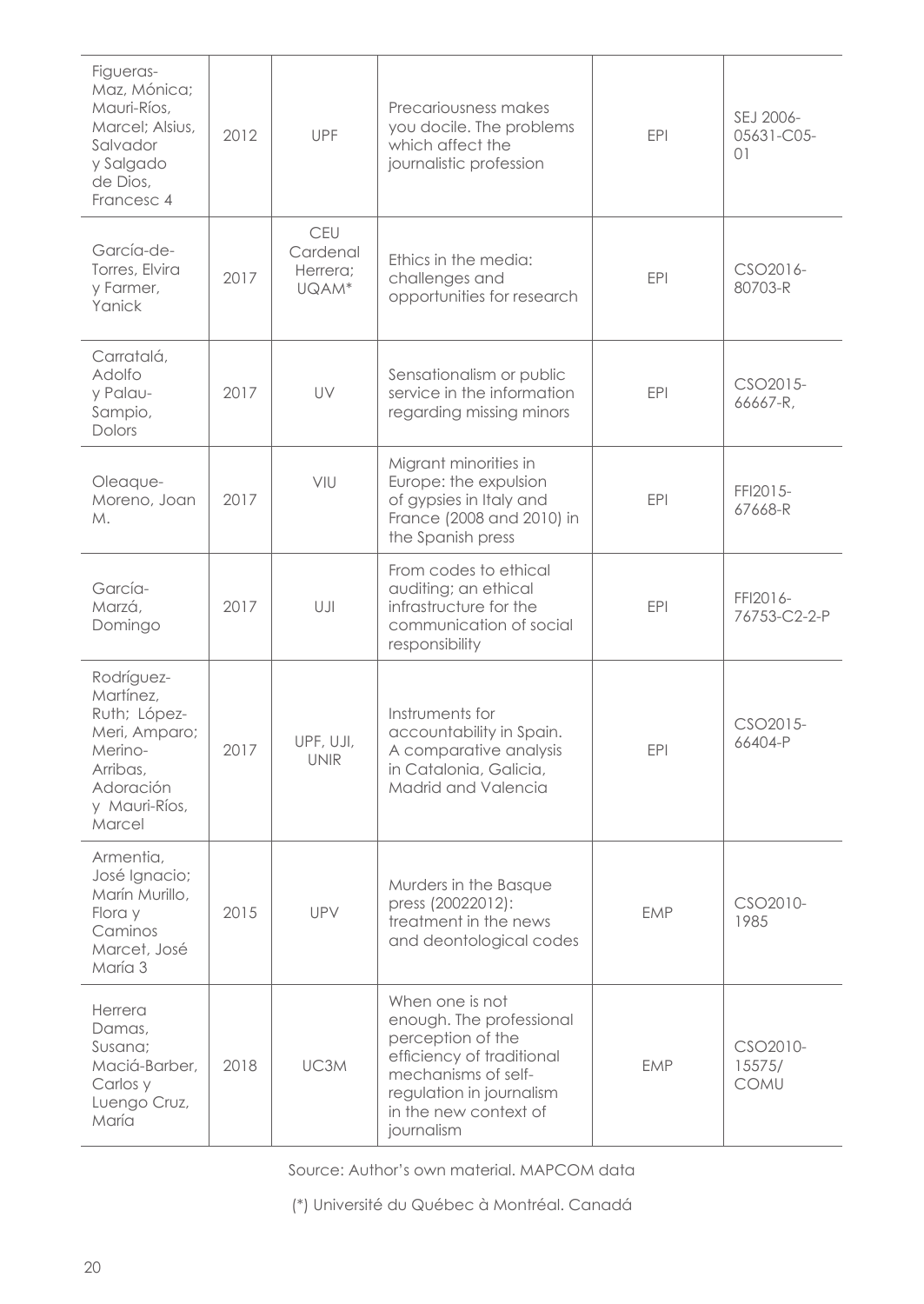The analysis of researchers who published work on ethics gave a result of 26, although 23 of them (88.4%), published only one article in the analyzed period, leading us to deduce that it was a one-off piece of work rather than an on-going commitment. From the list of academics, it is worth pointing out the individual effort of the professor from the area of Philosophy, Morality and Politics from the Universidad de *Sevilla* Juan Carlos Suárez Villegas who produced 7 articles (5 of them individual and 2 as joint studies with Jesús Cruz-Álvarez). His activity is likewise reflected in the spread of articles by university.

The output of articles on ethics in journalism is concentrated in just 10 universities. The most productive centre is the Universidad de Sevilla (with 7 articles, all of them with the authorship of Professor Suárez Villegas), followed by the universities of the Basque Country, Pompeu Fabra, Jaume I with two articles each, and CEU Cardenal Herrera, Valencia, Internacional de Valencia, Carlos III, Internacional de la Rioja and Universidad de Quebec in Montreal with one article each. Consequently, on 16 occasions (84.2%) the author of the articles is from a public university whereas only 3 (15.7%) are from private universities. The analysis by gender reveals that most of the authors are male 14 (61%) as opposed to 11 women (38.8%). Male authors tend to work individually (7 articles bear the signature of a male researcher working alone) whereas female authors work in a group (all females authors do so as part of a group). By autonomous community, Andalusia heads the list (7), followed by Valencia (5), Catalonia and the Basque Country (2) and, finally, Madrid and La Rioja (1).

Collaboration between universities is low and so too is the degree of internationalization. Only two articles (12.5%) were carried out with professors from different centers working together. Joint authorship is more common: 9 articles (56.2%) were signed by various authors as opposed to 7 which were individual (43.7%). We have only found one case of joint authorship between a Spanish university and a foreign one - University of Quebec in Montreal, Canada.

In order to classify the subject being studied and the theme of the articles, we have taken into account the whole content of the articles being analyzed. As regards the media as the subject of study, the vast majority do not distinguish between different media but, rather, they refer to all media in general (10 articles), with 3 referring explicitly to digital media, and 3 focusing on the printed press. As far as the topic is concerned, based on the proposed classification, 6 articles deal with the responsibility and professionalism of journalists, 6 focus on self-regulation and/or the rules of the media and 4 analyse different ethical principles of journalism (applied or broken in specific circumstances).

In terms of the research method used, the authors of articles on the ethics of journalism favour triangulation (used in 7 articles - 43.7%), 4 studies use content analysis exclusively and in 2 (12.5%), the in-depth interview is the only method used. It is also significant that three studies (18.7%) use no research method. Rather, they are theoretical reflections related to ethics with no corresponding empirical work.

The articles which use triangulation carry out an initial content analysis of different self-regulating norms (ethical codes, style guides, writing statutes), going on to contrast the principles with the opinion of professionals from the area of information as gathered in surveys, interviews or discussion groups. This triangulation is useful, among other things, for identifying the principles which really guide their work, how they have been influenced by them, which ones they consider most important or the most difficult to put into practice. However, we encountered only one piece of work which truly put the codes to the test, i.e., which checked whether or not journalistic output respected the different ethical principles. Therefore, research, to a large extent, depends upon the (subjective) opinion of information professional, but it does not hold itself up for a comparison with reality by means of an analysis of the journalistic output which these informers produce.

# **6. Research projects**

Given the scarce research resources available to universities, academic must regularly present their projects to public calls as a means of funding the research carried out in their centers.

In order to obtain this funding, the projects must be relevant, well-founded and incorporate a sound team of researchers, and, once granted, account must be given periodically, since they are monitored in order to check the development and results of the project. However, obtaining this funding is no easy task, especially because Spain invests considerably fewer resources in research than many of its peer countries [3].

The MAPCOM project has, for the period 2007-2018, mapped a total of 249 accepted projects which have , as their focus of study, communication-based phenomena, leading Gómez-Escalonilla to highlight "the good health of research in this discipline" (2020, p. 75). However, of the 249 accepted projects, only five were about ethics in journalism, a meagre 2% (Table 3). Given the low volume of R+D+I projects, a diachronic evolution cannot be perceived. It is noticeable, however, that since 2014 no project which focuses on news-casting ethics has been developed.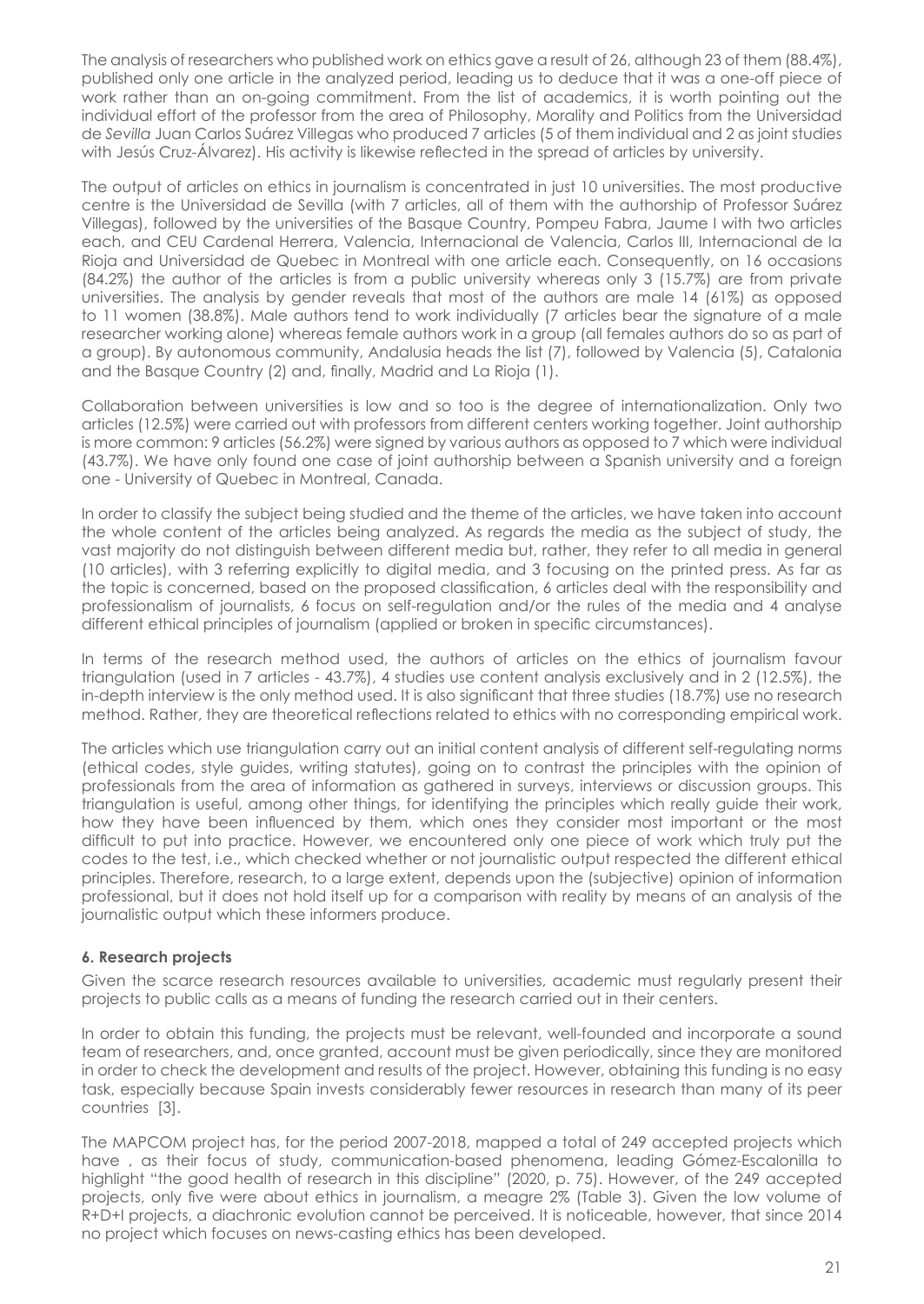| <b>PROJECT NAME</b>                                                                                                                                                                         | <b>UNIVERSITY</b> | IP                                     | <b>DESCRIPTION</b>                                                                            | <b>YEAR</b><br><b>PASSED</b> |
|---------------------------------------------------------------------------------------------------------------------------------------------------------------------------------------------|-------------------|----------------------------------------|-----------------------------------------------------------------------------------------------|------------------------------|
| The social function of television:<br>a model applied to the fulfillment<br>of a public service in RTVE<br>and corporate responsibility in<br>nationwide commercial television<br>channels  | CEU San<br>Pablo  | Núñez<br>Ladevéze.<br>Luis             | Public television,<br>private television,<br>corporate social<br>responsibility               | 2009                         |
| CSO2009-13306-C03-01                                                                                                                                                                        |                   |                                        |                                                                                               |                              |
| Ethics and news-casting<br>excellence. How deontological<br>principles are observed in the<br>praxis of media in the Basque<br>Country. Professional introspection<br>and social projection | UPV               | Zalbidea<br>Bengoa,<br>María<br>Begoña | Deontology, ethics,<br>the media, the<br>violation of principles<br>comparative<br>deontology | 2010                         |
| CSO2009-13802                                                                                                                                                                               |                   |                                        |                                                                                               |                              |
| Deontology and excellence in<br>news-casting: Introducing and<br>consolidating ethical practices in<br>journalism companies                                                                 | UC <sub>3</sub> M | Maciá<br>Barber,<br>Carlos             | Deontology, ethics,<br>journalism, quality                                                    | 2011                         |
| CSO2010-15575                                                                                                                                                                               |                   |                                        |                                                                                               |                              |
| Ethical challenges in digital<br>journalism. A comparative analysis<br>of 5 European countries                                                                                              | US                | Juan<br>Carlos<br>Suárez               | Ethics, deontology,<br>journalism, digital<br>iournalism, self-                               | 2011                         |
| CSO2011-26620                                                                                                                                                                               |                   | Villegas                               | regulation                                                                                    |                              |
| Reactions from citizen ethics on<br>the social network "Menéame".<br>as opposed to the content of<br>conventional and social media in<br>Spain<br>CSO2014-59077-R                           | <b>UPV</b>        | Zalbidea<br>Bengoa,<br>María<br>Begoña | Citizen ethics                                                                                | 2014                         |
|                                                                                                                                                                                             |                   |                                        |                                                                                               |                              |

Source: Author's own work. MAPCOM data

By university, the Universidad del País Vasco is the center with most projects on the ethics of journalism in the period analyzed (2007-2018) with two successful projects from calls (in 2010 y 2014) both led by the lecturer Begoña Zalbidea. The Universidad Carlos III, CEU San Pablo and Universidad de Sevilla produced one project each. Comparing Autonomous Communities, Madrid and the Basque Country tied with two R+D projects, followed by Andalusia, with one. If we consider the nature of the universities, 4 are public and 1 private.

Regarding the main researcher (IP), all the academics in the projects boast a solid trajectory in the study of ethics in journalism - examples of these are the above-mentioned Begoña Zalbidea, Juan Carlos Suárez Villegas, Carlos Maciá Barber and Luis Núñez Ladevéze. By gender, of the four IPs recorded all except Professor Zalbidea are male - curiously, she is the only professor to have produced two projects on the ethics of journalism.

If we consider the media which are studied in the research projects, it is worth highlighting the increasing interest in digital journalism, with two of the five projects centering on that field - one studies the perception which professionals of digital journalism from five European countries have of the deontological challenges being faced and the other analyzes the news aggregator, "Menéame" centering on the reactions of users to different news stories. A further two projects do not study any media in particular, but, rather, they take on issues which refer to the journalistic profession in general: one studies the introduction of ethical practices in media companies and another deals with the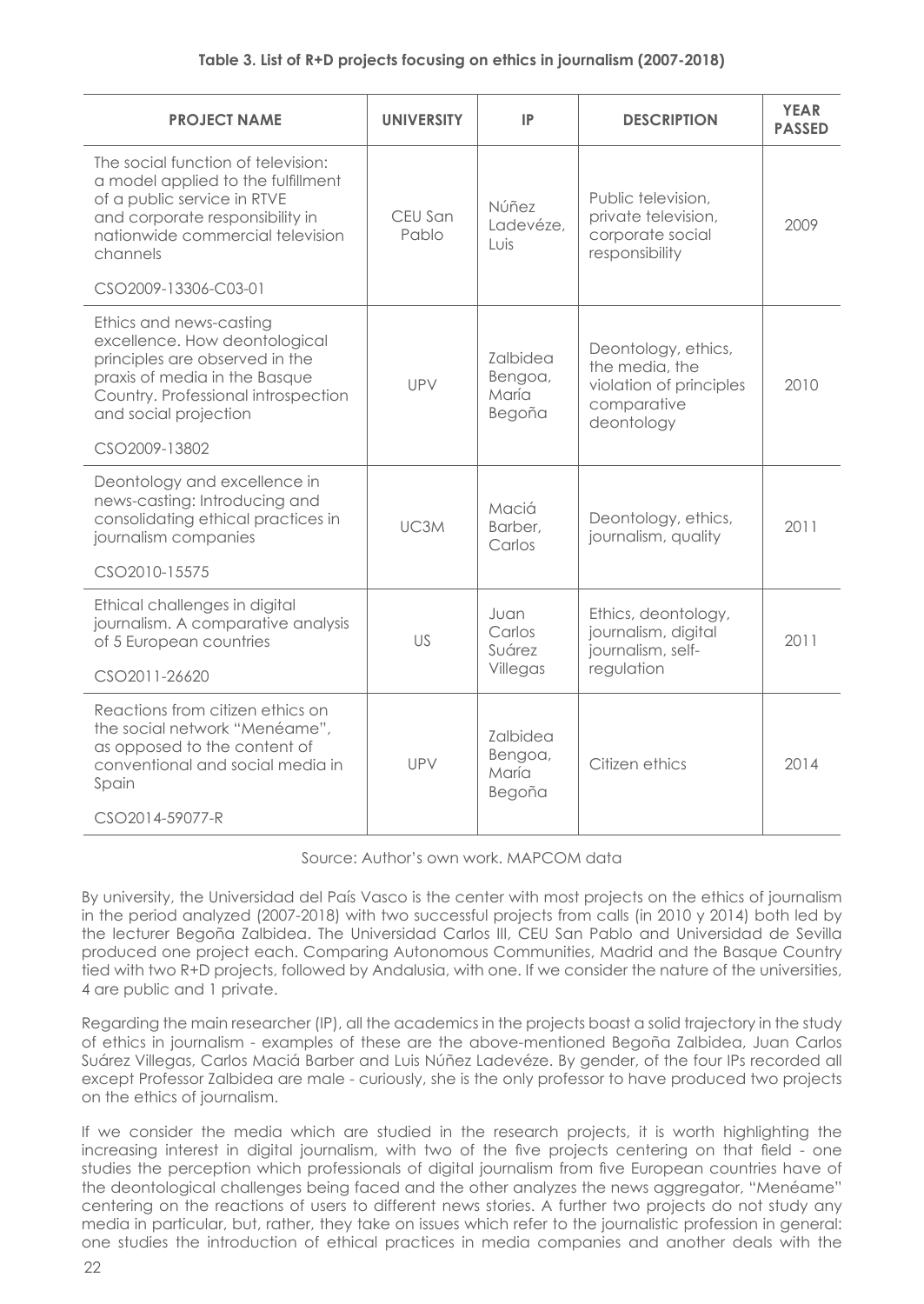fulfillment of deontological principles in the praxis of different media in the Basque Country. Finally, we find one project featuring television to analyse the fulfillment of its obligations as a public service of TVE, as well as the corporate responsibility of private channels. By areas of content, three projects focus on the analysis of the ethical and professional behaviour of journalists, one on self-regulation and rules and another corresponds to the "others" category with a focus on citizen ethics.

As regards the research techniques used in the called projects on ethics in journalism,the most used methodologies are of a conversational nature: interviews are the fundamental method in three of the projects, surveys are used in one as the main method and, in another, content analysis.

Both in the case of interviews and the case of the survey, they have been carried out with journalists in order to discover what they know, how they assess and to what extent they follow deontological norms. In this way, the field of ethics in journalism is methodologically removed from most research projects in communication which, as Gómez-Escalonilla (2020), showed, use mostly document-based techniques (content analysis, discourse analysis or document analysis, which make up 54% of the total number of projects). It is logical for interviews and surveys to be used in projects about ethics in journalism given that, as applied ethic, it is necessary to know the attitudes and behaviors which determine the ethical sensitivity of the professional group that is news providers.

# **7. Research groups**

Research groups identify, in the area of the university, "the group of people who interact in order to research and generate products of knowledge in one or several topics, in accordance with a plan of work" (Colciencias, 2010). Consequently, their output must be reflected in "verifiable results which are derived from projects and other activities coming from their plan of work" (Colciencias, 2010).

Given that no significant resources are available from universities or public administration, and incentives derived from research are individual and not group, output depends, to a large extent, on the leadership skills of the supervisors and group cohesion. For that reason, performance is irregular. Some groups, which good cohesion and motivation, produce a great volume of research and publications whereas others simply tick over with barely any activity.

The radiography of research groups focusing on gaining an insight into the ethics of journalism (either as a main line of research or as one of the areas of interest of the research) produces a total of 17 groups, which represents 7.9% of the 213 groups identified by MAPCOM (Table 4). It must be said that that figure, considerably greater than the one recorded for other research output, is obtained because the search by keywords related to ethics in journalism have been carried out not only in the name of the group but also in their lines of investigation and in the projects developed (in fact, only three groups include some of the search terms in their wording.

| <b>GROUP NAME</b>                                                                       | <b>UNIVERSITY</b> | <b>DIRECTOR</b>                | LINES OF RESEARCH IN ETHICS                                    |
|-----------------------------------------------------------------------------------------|-------------------|--------------------------------|----------------------------------------------------------------|
| Comunicación y Sociedad<br>Digital (COYSODI)                                            | <b>UNIR</b>       | Jesús Díaz del<br>Campo        | The ethics of communication                                    |
| Desarrollo Social y Paz<br>(Filosofía, Comunicación,<br>Educación y Ciudadanía).        | UJI               | Vicente José<br>Benet Ferrando | The ethics of communication<br>applied to Philosophy for Peace |
| EIDOS: Estudios de cultura y<br>comunicación.                                           | URL               | Jordi Busquet<br>Duran         | The ethics of journalism and the<br>media coverage of conflict |
| Grupo de Investigación<br>en Comunicación y<br>Responsabilidad Social,<br>Comress-Incom | <b>UAB</b>        | Carme Ferré                    | Journalism ethics and citizen<br>participation                 |
| Innovation on Digital Media.                                                            | UC <sub>3</sub> M | Susana Herrera<br>Damas        | Fact-checking and digital<br>verification of information       |
|                                                                                         |                   |                                | (Project: Deontology and<br>excellence in news-casting)        |

**Table 4. Research groups studying ethics in journalism (2007-2018)**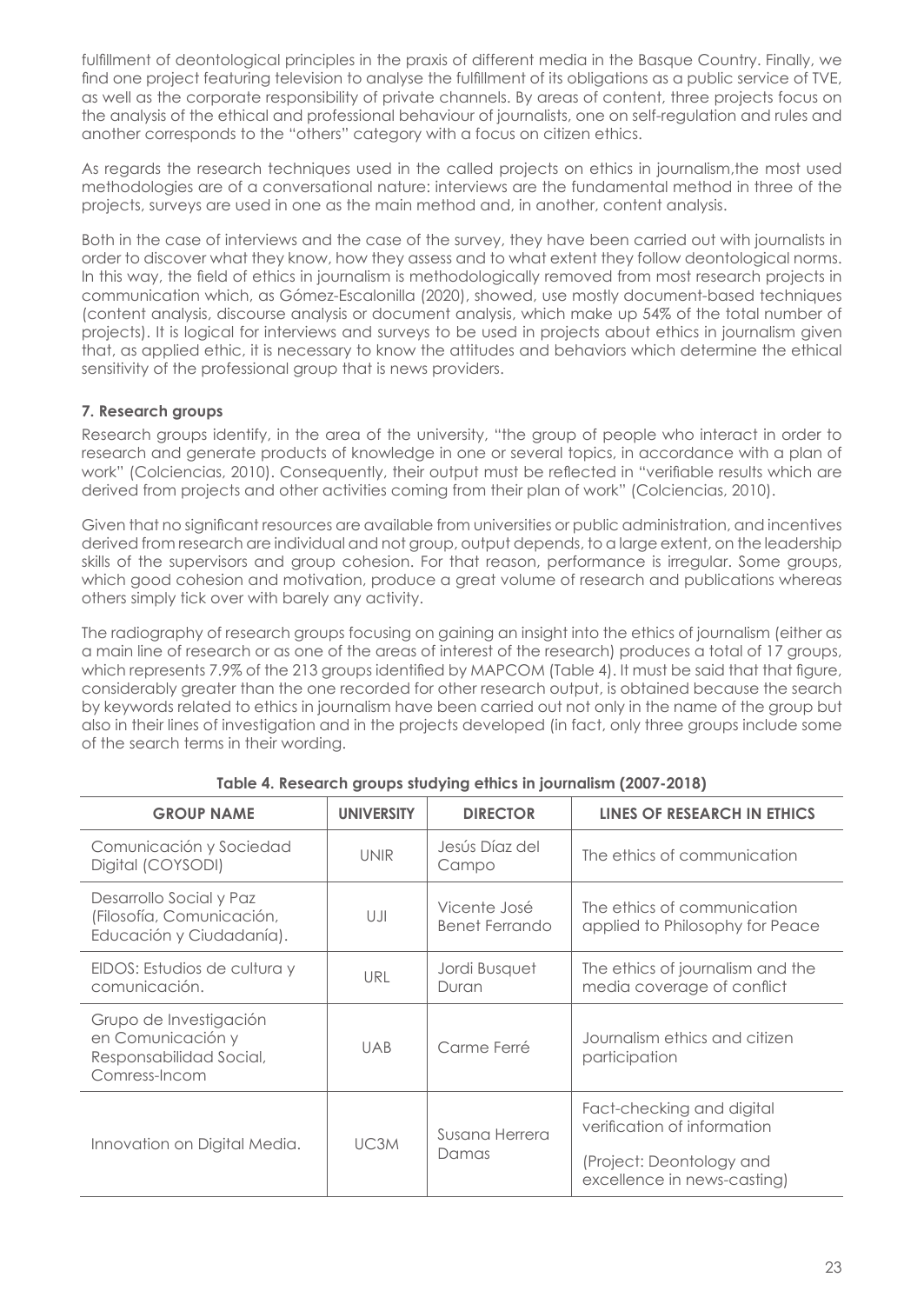| Narrativas Audiovisuales<br>y Estudios Socioculturales<br>(NAES)                                               | USAL                           | Begoña<br>Gutiérrez San<br>Miguel                                            | <b>Ethics</b>                                                                                                                             |
|----------------------------------------------------------------------------------------------------------------|--------------------------------|------------------------------------------------------------------------------|-------------------------------------------------------------------------------------------------------------------------------------------|
| Periodismo, Comunicación y<br>Poder                                                                            | UJI                            | Andreu Casero<br>Ripollés                                                    | Ethics in journalism                                                                                                                      |
|                                                                                                                |                                |                                                                              | Professionalism and the<br>Professionalization of journalism.                                                                             |
| Regulación, Ética y<br>Sistema Internacional de<br>la Información Periodística.<br>(RESIIP)                    | UC                             | Elena Real y<br>María del Pinar<br>Agudiez Calvo                             | Professional and communicative<br>Co-regulation and self-regulation<br>in journalism and social<br>communication.                         |
|                                                                                                                |                                |                                                                              | Ethics and deontology<br>in journalism and social<br>communication                                                                        |
| STREAM: Society, Technology,<br>Religion and Media.                                                            | URL                            | Josep María<br>Carbonell<br>Abelló                                           | <b>Ethics</b>                                                                                                                             |
| Análisis de la Divulgación<br>Cultural y Científica en los<br>Medios De Comunicación<br>Social                 | UC                             | Manuel Ángel<br>Fernández<br>Sande                                           | The deontology of journalism                                                                                                              |
| <b>FAHRENHEIT: Grupo de</b><br>investigación sobre<br>control y límites de las<br>representaciones mediáticas. | URL                            | Lluis Anyó                                                                   | Forms of regulation and self-<br>regulation                                                                                               |
| Centro de Estudios e<br>Investigación sobre<br>Comunicación e Infancia.<br>(CEICIN)                            | <b>CEU SAN</b><br><b>PABLO</b> | Luis Núñez<br>Ladeveze                                                       | Corporate responsibility in<br>nationwide commercial television<br>companies (Project)                                                    |
| Comunicación Responsable y<br>Públicos vulnerables                                                             | UC                             | Alfonso Javier<br>Fernández del<br>Moral y José<br>Antonio Ruiz San<br>Román | The Social Responsibility of<br><b>Communication Companies</b>                                                                            |
| Comunicación y públicos<br>específicos                                                                         | UA                             | Victoria Tur<br>Viñes                                                        | Communication and corporate<br>responsibility                                                                                             |
| Grupo de Investigación en<br>Comunicación y Cultura.<br><b>CIBERIMAGINARIO</b>                                 | URJC                           | Manuel<br>Gertrudix Barrio                                                   | Effective, efficient and<br>responsible communication for<br>research projects                                                            |
| Grupo de Investigación en<br>Periodismo                                                                        | <b>UPF</b>                     | Ruth Rodríguez<br>Martínez                                                   | The ethics of journalism and the<br>accountability of the media                                                                           |
| Grupo de Investigación Ética<br>e Información. (GEI)                                                           | UPV                            | Begoña<br>Zalbidea                                                           | The deontology and ethics<br>of journalism and the media.<br>Ethics, information and<br>citizens. Journalism and social<br>responsibility |

Source: Author's own material. MAPCOM data

The ascription of these group is very varied: 6 belong to Faculties, 5 to Departments, 1 to a Research Institute, 1 to the Vice-Chancellorship of Research and 7 have no ascription on websites. By university, the Complutense and Ramón Llull are the ones which show most interest in the ethics of journalism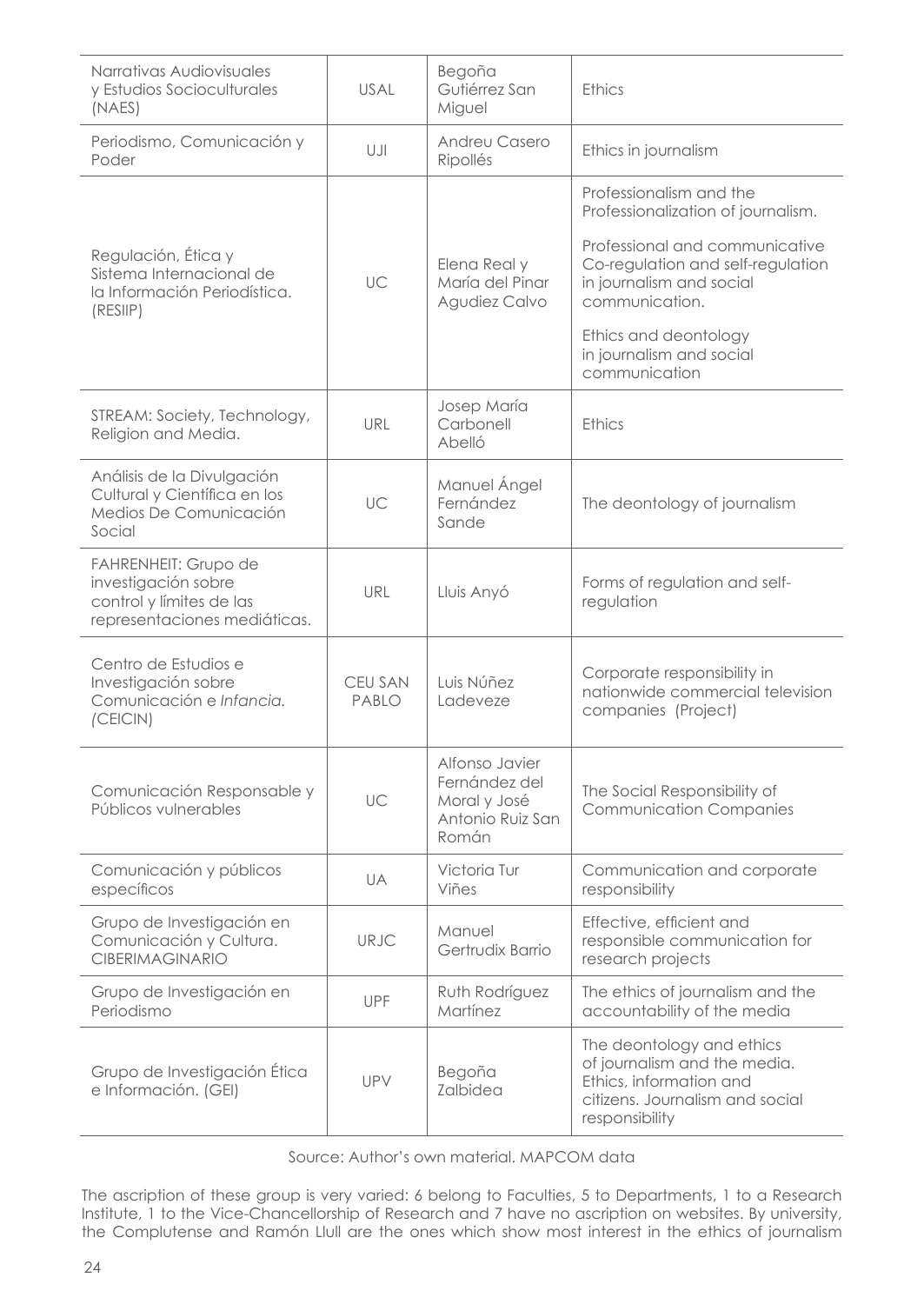(three in each), followed by the Universidad Jaume I with 2 groups. The remaining universities (Alicante, Autónoma de Barcelona, CEU San Pablo, Rey Juan Carlos, Internacional de La Rioja, País Vasco, Pompeu Fabra, Carlos III, Salamanca) record one group each. Consequently, 12 are linked to public universities (70.5%) and 5 to private centers (29.4%). By autonomous community, Madrid, with 6 and Catalonia, with 5, are the ones which concentrate the creation of research groups that have as their aim the study of ethics in journalism. Comunidad Valenciana has 3 and, finally, La Rioja, the Basque Country and Castilla-León, have one each.

As regards the directors of the projects, we have some of the most highly-committed professors in the study of ethics in Spain, such as, Jesús Díaz del Campo, Begoña Zalbidea, Elena Real, Ruth Rodríguez, Luis Núñez Ladevéze and Susana Herrera Damas, among others.

In the supervisors of the groups we see a male prevalence - 11 directors are male whereas 8 are female. This imbalance by gender, which intensifies if we take into account not only directors but also the members of the groups: parity only exists in one group whereas in 9 "all or almost all of the members are men" or "the majority are men". In 5, women are the majority and in 2 the composition was not registered. Once again, this imbalance should lead us to reflect on the need for equality policies which promote more balanced groups in terms of their make-up.

Turning to the size of groups working on the ethics of journalism, most are large: 12 have more than 10 members (70%), as opposed to 4 with fewer than 10 (23.5%) (in one, no record was given of the composition). Therefore, it can be seen that groups dealing with ethics are larger than the average size of groups researching communication as identified by Mapcom (in this case 60% were medium or small with 10 members of fewer). The analysis of the origin of group members once again reveals a very low level of internationalization. Of the groups which register the origin of their members on the website, in 12 they are all Spanish and only 1 includes foreign members (in the case of four, this information is not given).

As regards the media being analyzed, most groups seek to study all media without focusing on any one in particular: 13 analyse all media, 2 focus on digital media and 2 on audiovisual media.

Considering the topics covered, there is an enormous variety of lines of research within the groups themselves. Some accumulate more than 10 lines which, on occasions, are convergent but on many others there is no apparent connection implying that they bring together diverse interests and project several fields of study which are developed simultaneously. This finding confirms the observation of Tur Viñes and Núñez Gómez in their study of research groups in the field of communication which were active in 2018: "The data reveal a prolific field with a rich interest in research but, at the same time, they are extremely disorganized due to the significant divergence of topics present in the lines of research and the descriptions of the groups. This makes it difficult to define the research, align the terms and, consequently, analyze the efficacy of the groups" (2018: 188).

# **8. Conclusions**

Ethics is an essential element of journalism the principles of which define the identity of the profession (Kovach y Rosenstiel, 2012). However, this area represents a very low volume of scientific activity in Communication. Of the 3,518 studies registered by Mapcom in the four categories which were researched (PhDs, R+D projects, papers and groups), only 1.5% had, as their subject of interest, the ethics of journalism. Percentage-wise, the output of PhDs is particularly scarce (0.69%), the highest figure being registered in research groups (7.9%). This can be explained by the fact that most groups integrate highly varied areas of study. If the total is reduced to the groups which focus on ethics as a favoured subject, this percentage falls to a meagre 1.4%.

In addition, the output on the ethics of journalism is concentrated in very few universities of the total of 55 which offer courses in communication. This makes it possible to identify nodes of research in the Universidad Complutense which contributes 10 studies and heads the ranking both for PhDs and research groups, in the Universidad de Sevilla with 8 studies, leading the ranking of articles, and the Universidad del País Vasco which contributes 5 and is the centre with more R+D projects on ethics. In the overall statistics, it is worth highlighting the Universidad Jaume I with 5 studies and the CEU San Pablo and Carlos III universities with 4 each. In the centers mentioned, we can observe the relevance of researchers with a long career in the study of ethics in journalism: Juan Carlos Suárez Villegas (US), Begoña Zalbidea (UPV), Porfirio Barroso (UC) or Luis Núñez Ladevéze (CEU San Pablo), among others, indicating a prominence of atomized and personal work in contrast to that of well-developed groups with a commitment to research in this field.

Most research into ethics in journalism is carried out in public institutions (78%), albeit with a significant participation of some private centers, especially, the Universidad CEU San Pablo. This result is to be expected since private universities in Spain focus on teaching, leading them, very often, to neglect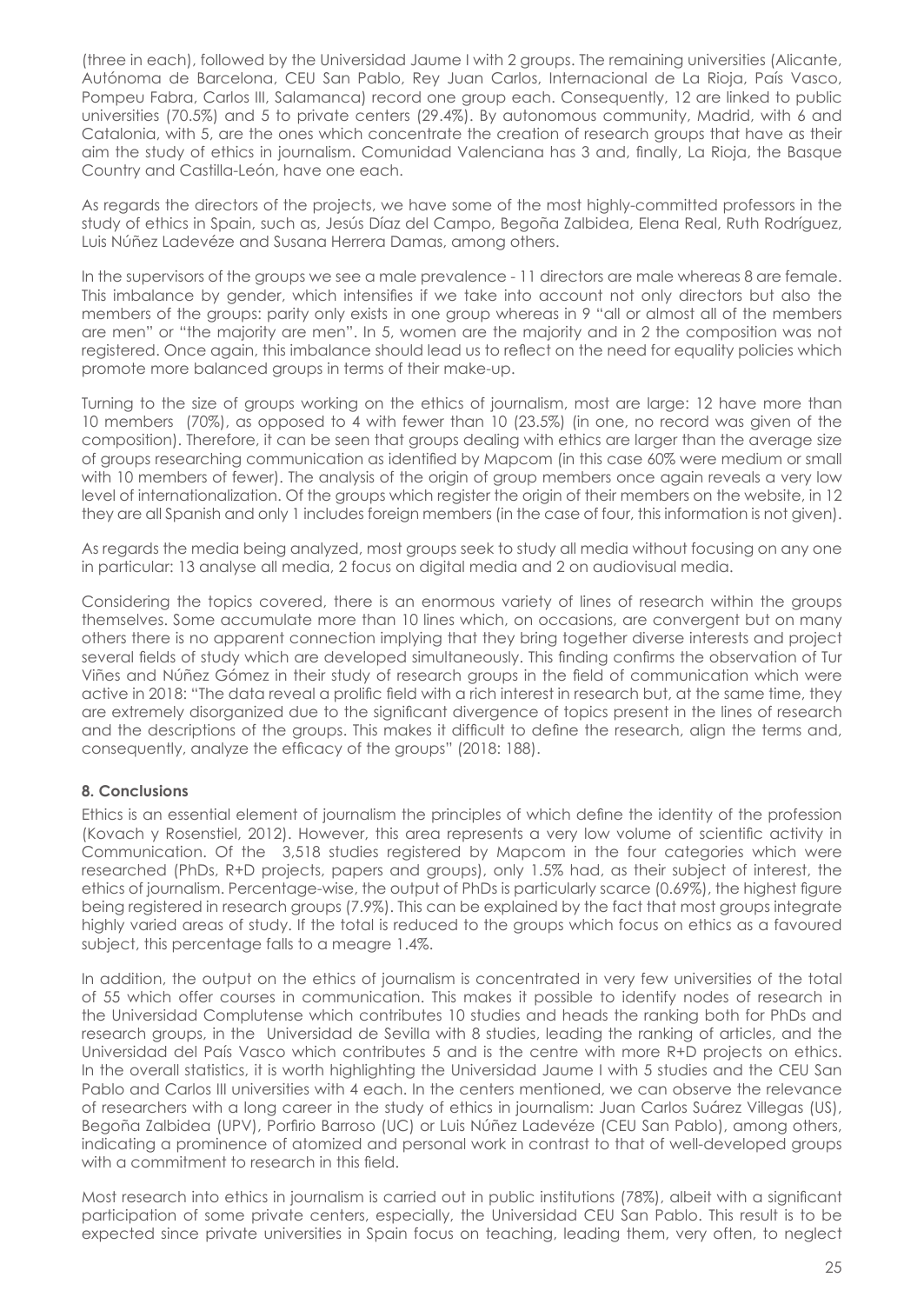research (Fundación Conocimiento y Democracia). However, paradoxically, ethics is much more present in their syllabus. Vázquez Fernández concluded in 2002 that 100% of private universities included Ethics as a subject, whereas the percentage was considerably lower in public universities (only 73% had this subject in their programs).

If one thing is missing in the research into ethics it is academic cooperation. Collaboration between universities is very low (occurring with only 2 PhDs and 2 papers) [4] and internationalization is practically non-existent (there was co-authorship on only one thesis, one article signed by a foreign author and only one group which included members from another country). This confirms the conclusion of Lozano Ascencio *et al.* who identify among the "shortcomings" of the Spanish university system, the lack of an international projection as well as the disconnection between companies and institutions (2021: 130).

Regarding the subject of study, academics reveal their preference for the self-regulation of the media and the responsibility and professionalism of journalists - topics which are the subject of attention in 36.8% and 36.4% of the output, respectively. Some distance behind, we find the analysis of the ethical principles of journalism (16.1%) and, finally, the teaching of ethics which barely receives any attention, accounting for only 2.9% of output, despite the period of the study included a moment of great challenges for teaching such as the adaptation of the European Higher Education Area.

A considerable amount of the output on ethics analyses all media without centering on any one in particular. It is surprising to find such little attention directed to the digital sphere with only 19% of scientific output focusing on specific issues of the internet and the ethical dilemmas which journalists face in that field.

The study of ethics also reveals peculiarities in the use of research methodology. Discourse-based methods, interview and surveys are favoured, being used in more than half of the output analyzed (53.2%). This is especially true in research projects where they account for 80%. In second place comes content analysis (49.1%) which features regularly in methodological triangulation alongside surveys or interviews.

The final conclusion of this piece of work is a call to list some of the shortcomings which have been detected and which serve as a guide for steering future research guidelines in journalism ethics. Taking as given the importance of deontology in the work of journalism, it is necessary to intensify the research thereof and to prioritize the aspects such as the new ethical challenges in the digital field or the ethical training of future journalists as well as creating larger, more cohesive groups which favour work between universities and also seeking the enrichment which springs from internationalization. In addition, together with the methods of discourse which give us an insight into the attitudes and values of journalists, it is necessary to check that in the output of journalism, deontological norms are applied, thus submitting the opinion of informers to the test of the truth of their work.

As far as meta-research in communication is concerned, there is a need to complement the generic studies with detailed work in each area in order to determine the academic tendencies in the different areas. Even though that effort is being carried out in fields such as: Political economy (Almirón and Reig, 2007; Gómez Escalonilla, 2020), Radio (Piñeiro Otero, 2015 y 2017; Piñeiro Otero and Pena, 2018), Environmental Communication (Barranquero and Marín, 2013; Teso Alonso, 2020) or Political communication (Piñeiro-Naval and Morais, 2020), many others are lacking in bibliometric analysis. This is a task in which the Mapcom project seeks to help by making the full databases, which gather a decade of research productivity in communication at Spanish universities, available to academics. They can be accessed freely at the website www.mapcom.es.

# **9. Specific contributions of each author**

| Contributions                             | Author        |
|-------------------------------------------|---------------|
| Research design                           | Autora 2      |
| Documentary search                        | Autoras 1 y 2 |
| Data collection                           | Autoras 1 y 2 |
| Critical data analysis and interpretation | Autoras 1 y 2 |
| Review and approval of versions           | Autoras 1 y 2 |

#### **10. Acknowledgement**

Translator: Chris Neill.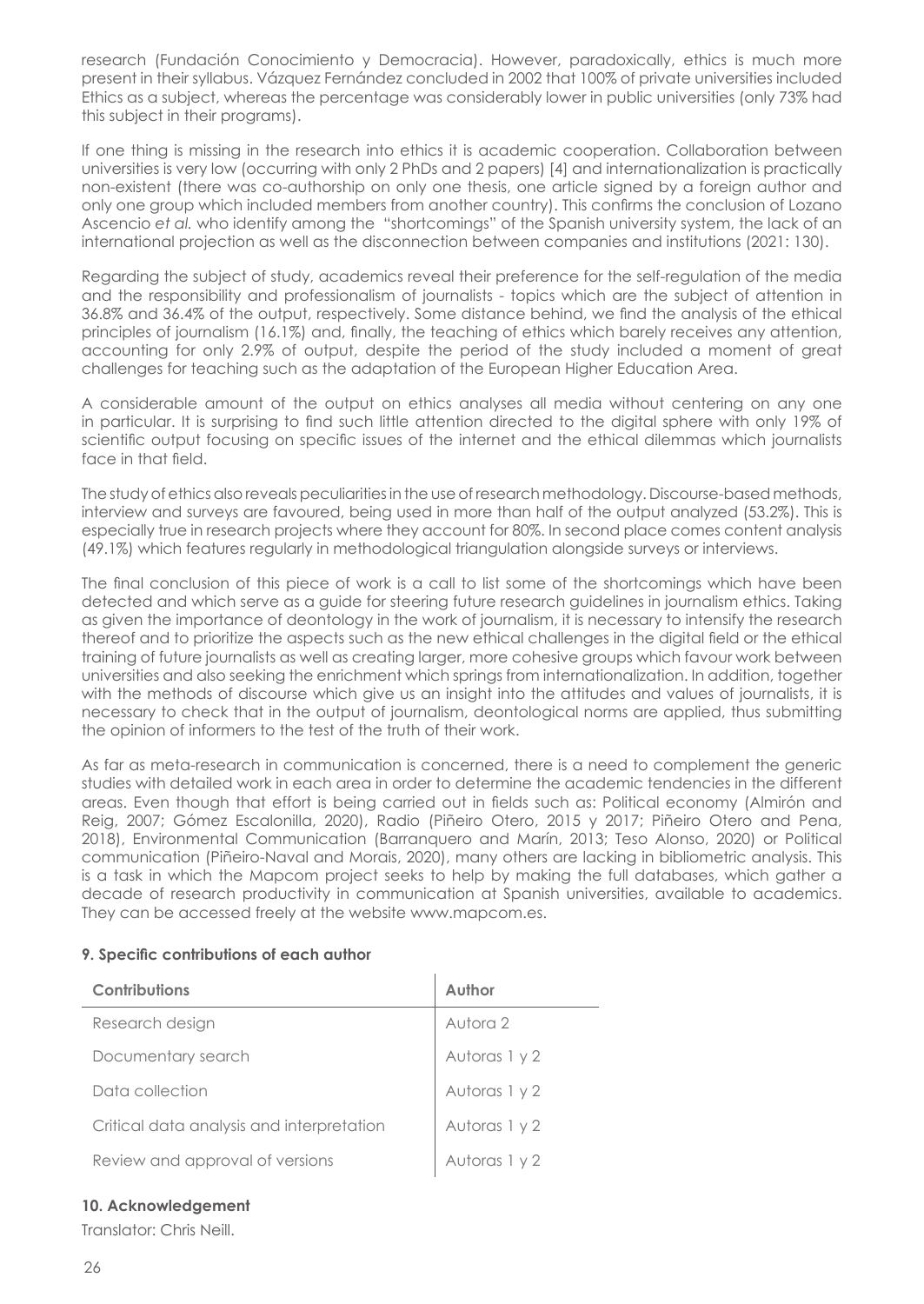# **11. References**

[1] Aguilera, M. (1998). La investigación sobre comunicación en España: una visión panorámica, *Comunicación & Cultura*, *2*(*2*), 5-11.

[2] Alende, S.; Carballa, N. M. y Urchaga, J. D. (2017). Producción científica sobre ética y comunicación en España (2000-2015). Ámbitos. *Revista Internacional de Comunicación*, *36.*

[3] Almirón, N. y Reig, R. (2007). The communications research in Spain: the Political Economy epistemological approach. *American Communication Journal, 9*(2).

[4] Alsius, S. (2011). Cap a una gran base de dades per a l'estudi de l'ètica periodística. *Periodística*, *13*, 27-57.

[5] Arcila, C.; Piñuel, J. L. y Calderín, M. (2013). The e-Research on Media & Communications: Attitudes, Tools and Practices in Latin America Researchers. *Comunicar*, *40*, 111-118. https://doi.org/gv3k

[6] Ardanuy, J. (2012) *Breve introducción a la bibliometría*. Barcelona: Universidad de Barcelona.

[7] Aznar, H. (1999a). Ética y periodismo: autorregulación, códigos, estatutos de redacción y otros documentos. Barcelona: Paidós.

[8] Aznar, H. (1999b). *Comunicación responsable. Deontología y autorregulación de los medios*. Barcelona: Ariel.

[9] Barranquero, A. y Marín, B. (2014). La investigación en comunicación y periodismo ambiental en España. Estado de la cuestión y revisión bibliométrica de las principales revistas académicas en comunicación (2005-2013). *Prisma Social*, *12*, 474-505.

[10] Barroso Asenjo, P. (1979). *Códigos éticos de la profesión periodística: análisis comparativo*. Madrid: Universidad Complutense.

[11] Barroso Asenjo, P. (2011). Códigos de deontología periodística: análisis comparativo, *Universitas. Revista de Ciencias Sociales y Humanas*, *15*, 141-176.

[12] Barroso Asenjo, P. y López Talavera, M. M. (2011). La ética periodística en los 27 países de la Unión Europea. En J. C. Suárez Villegas (Coord.). *La* ética de la comunicación a comi*enzos del siglo XXI. I Congreso Internacional de Ética de la Comunicación* (pp. 447-459). Sevilla: Universidad de Sevilla.

[13] Caffarel, C. (2018). La metainvestigación en comunicación, una necesidad y una oportunidad. *adComunica. Revista Científica de Estrategias, Tendencias e Innovación en Comunicación*, *15*, 293-295.

[14] Caffarel, C. y Cáceres, D. (1993). La comunicación en España: planteamientos temáticos y metodológicos entre 1987 y 1990. La investigación en España. *Cuadernos de investigación en comunicación* (Cinco), 29, 23-30.

[15] Caffarel, C.; Domínguez, M. y Romano, V. (1989). El estado de la investigación en comunicación en España (1978-1987). *Cuadernos de investigación en comunicación* (Cinco), *3*, 45-57.

[16] Caffarel, C.; Ortega, F. y Gaitán, J. A: (2017). Investigación en Comunicación en la Universidad Española en el periodo 2007-2014. *El profesional de la información*, *26*(*2*), 218-227.

[17] Caffarel, C.; Ortega, F.; Gaitán, J. A: (2018). La Investigación en Comunicación en España: Debilidades, Amenazas, Fortalezas y Oportunidades, *Comunicar*, *56*(26), 61-70. Disponible en https://bit.ly/3y86FwT

[18] De Filippo, D. y Fernández, M.T. (2002). Bibliometría: importancia de los indicadores bibliométricos. En M. Albornoz (Coord.). *El estado de la ciencia: principales indicadores de ciencia y tecnología iberoamericanos/interamericanos*. Argentina: UNESCO.

[19] Díaz-Campo, J. (2015). Análisis bibliométrico de las tesis doctorales sobre Ética de los Medios de Comunicación presentadas en España (1979-2013). *Doxa Comunicación*, *20*, 65-88.

[20] Díaz-Campo, J. y Segado-Boj, F. (2017). Análisis de la investigación sobre ética de la comunicación en España (1980-2015). *Estudios sobre el Mensaje Periodístico 23*(*2*), 759-772.

[21] Equiza Escudero, P. (2015). *Juan Beneyto: organizador y teórico de los estudios de comunicación en España*, Tesis doctoral inédita. Universidad Complutense de Madrid.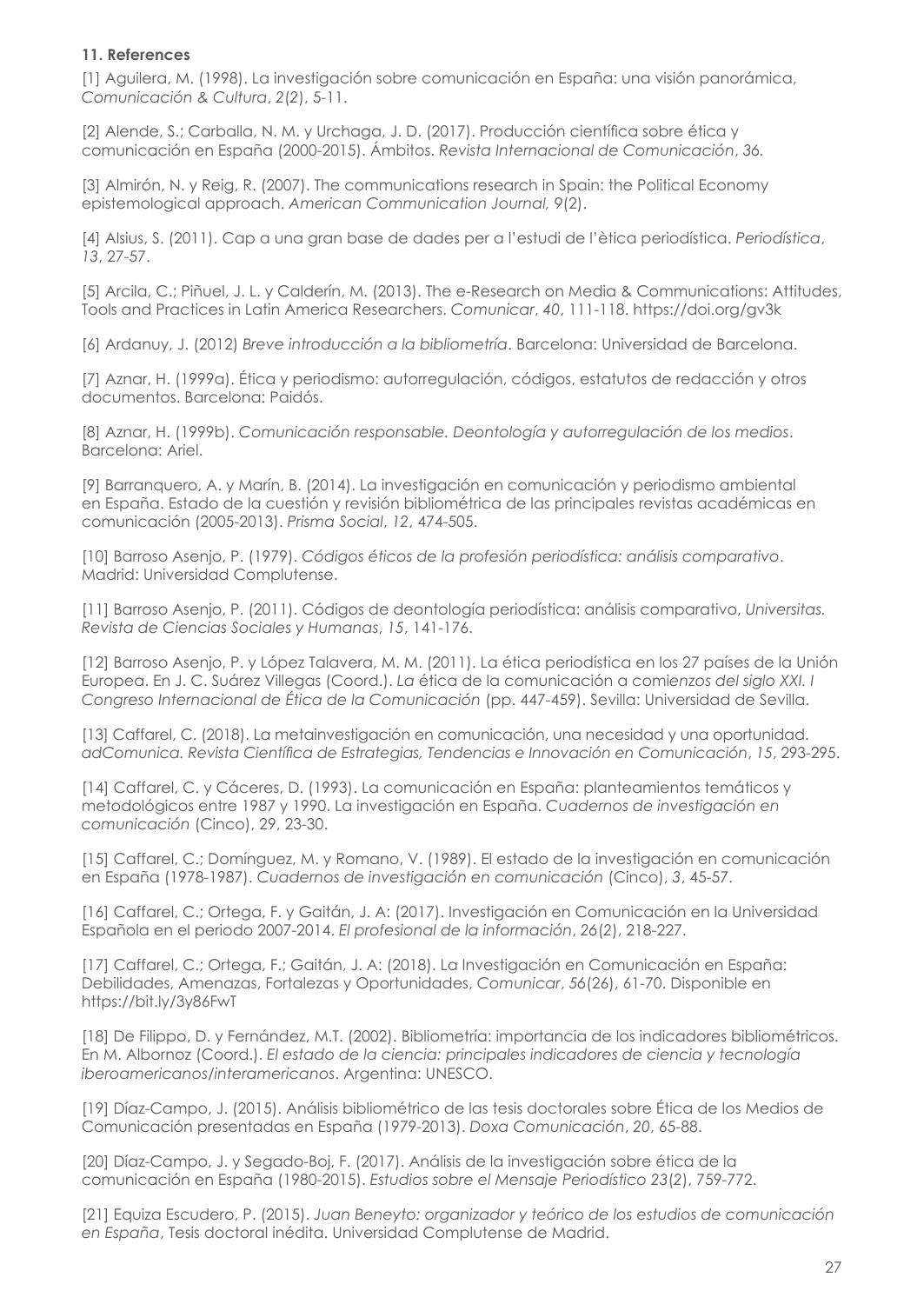[22] Fernández-Quijada, D. y Masip, P. (2013). Tres décadas de investigación española en comunicación: hacia la mayoría de edad, *Comunicar*, *41*, 15-24. https://doi.org/xzc

[23] Fundación Conocimiento y Democracia (2021). Ranking universidades. https://www.rankingcyd.org

[24] García Jiménez, L. (2007): *Las teorías de la comunicación en España. Un Mapa sobre el territorio de nuestra investigación (1980-2006).* Madrid: Tecnos.

[25] Giménez-Toledo, E. y Jiménez-Contreras, E. (2013). Los agujeros negros de la investigación, *Comunicar*, *41*(*XXI*), 10-13. https://doi.org/bkjs

[26] Gómez-Escalonilla, G. (2020). La investigación en comunicación en las universidades españolas, *Communication & Methods*, *2*(*2*). https://doi.org/gv3m

[27] Gómez-Escalonilla, G. (2021). Métodos y técnicas de investigación utilizados en los estudios sobre comunicación en España. *Revista Mediterránea de Comunicación. 12*(*1*), 115-127. https://doi.org/gc5z

[28] Gómez-Mompart, J. L. (2008). La investigación en comunicación en España. Balance y sugerencias, En *Actas III Congreso Ibérico de Comunicación*. Sevilla: Universidad de Sevilla, pp. 113-124.

[29] Jones, D. E. (1995) (Coord.) *Directorio español de investigación en comunicación.* Barcelona: CEDIC.

[30] Jones, D. E. (1996) (Coord.) *Directorio iberoamericano de investigación en comunicación.*  Barcelona: CEDIC.

[31] Jones, D. E. (1997). Investigación sobre comunicación social en la España de las autonomías. *Anàlisi: quaderns de comunicació i cultura*, *21*, 101-120.

[32] Jones, D. E. (1998). Investigación sobre comunicación en España. Evolución y perspectivas. *Zer. Revista de Estudios de Comunicación, 3*, 13-51.

[33] Jones, D. E.; Baró, J.; Landa, C. y Ontalba-Ruipérez, J. A. (2000). *Investigación sobre comunicación en España: aproximación bibliométrica a las tesis doctorales (1926-1998).* Barcelona: ComCat.

[34] Kovach y Ronsenstiel (2012). *Los elementos del periodismo*. Madrid: Aguilar.

[35] Lozano, C., y Gaitán, J. A. (2011). Dedicación a la investigación y a la docencia universitaria en comunicación: compatibilidad y perfiles en España, Europa y América Latina. En J. L. Piñuel, C. Lozano y García, A. (Eds.). *Investigar la Comunicación en España*. Fuenlabrada: Facultad de Ciencias de la Comunicación. Universidad Rey Juan Carlos (pp. 585-595).

[36] Lozano-Ascencio, C.; Gaitán-Moya, J. A.; Caffarel-Serra, C.; Piñuel-Raigada, J. L. (2020). Una década de investigación universitaria sobre Comunicación en España, 2007-2018. *Profesional de la información*, *29* (*4*). https://doi.org/gj8c96

[37] Lozano Ascencio, C., Gaitán Moya, J. A, Piñuel Raigada, J. L. y Caffarel Serra, C. (2021). Los grupos de investigación consolidados en la praxeología de la Comunicación. R*AE-IC, Revista de la Asociación Española de Investigación de la Comunicación*, *8*(15), 119-142.

[38] Maciá Barber, C. (2013). Ética periodística, I+D+i y transferencia de conocimiento. *Estudios sobre el mensaje periodístico*, 19, 853-862. https://doi.org/gv3n

[39] Martínez Nicolás, M. (2006). Masa (en situación) crítica. La investigación sobre periodismo en España: comunidad científica e intereses de conocimiento. *Anàlisi*, 33, 135-170.

[40] Martínez Nicolás, M. y Saperas, E. (2011). La investigación sobre Comunicación en España (1998- 2007). Análisis de los artículos publicados en revistas científicas. *Revista Latina de Comunicación Social*, 66, 101–129.

[41] s, M. (1981): *Teorías de la comunicación: estudios sobre medios en América y Europa.* Barcelona: Gustavo Gili.

[42] Moragas, M. (1988). Los estudios sobre comunicación y nuevas tecnologías en España: indicaciones sobre sus antecedentes y estado actual. *Cuadernos de investigación en comunicación* (Cinco), *1*, 11-19.

[43] Moragas, M. (1990). Delante de los negocios, detrás de los acontecimientos: nuevos problemas de la sociología de la comunicación de masas en España, 1986-1990, *Telos*, *22*.